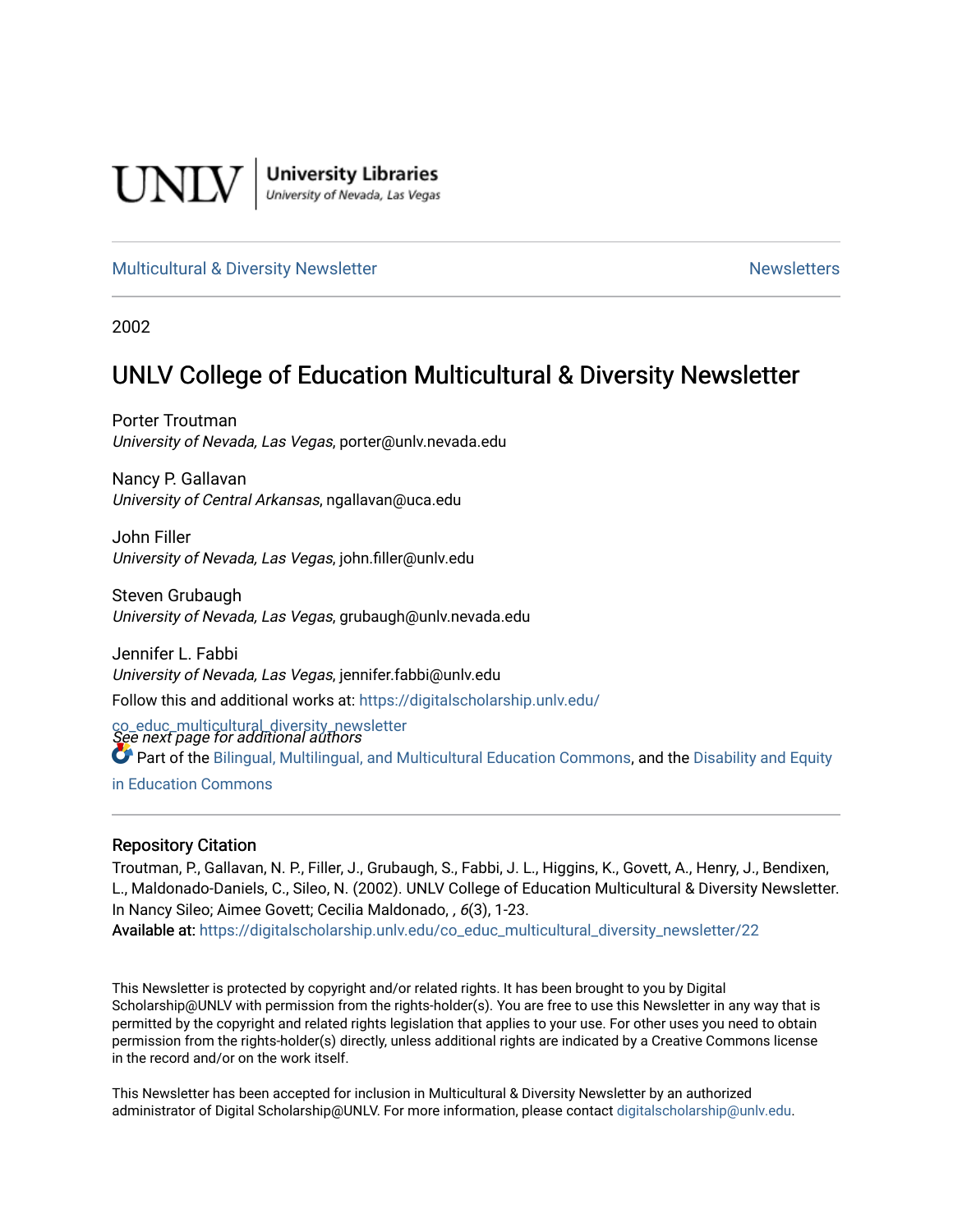#### Authors

Porter Troutman, Nancy P. Gallavan, John Filler, Steven Grubaugh, Jennifer L. Fabbi, Kyle Higgins, Aimee Govett, Jean Henry, Lisa Bendixen, Cecilia Maldonado-Daniels, and Nancy Sileo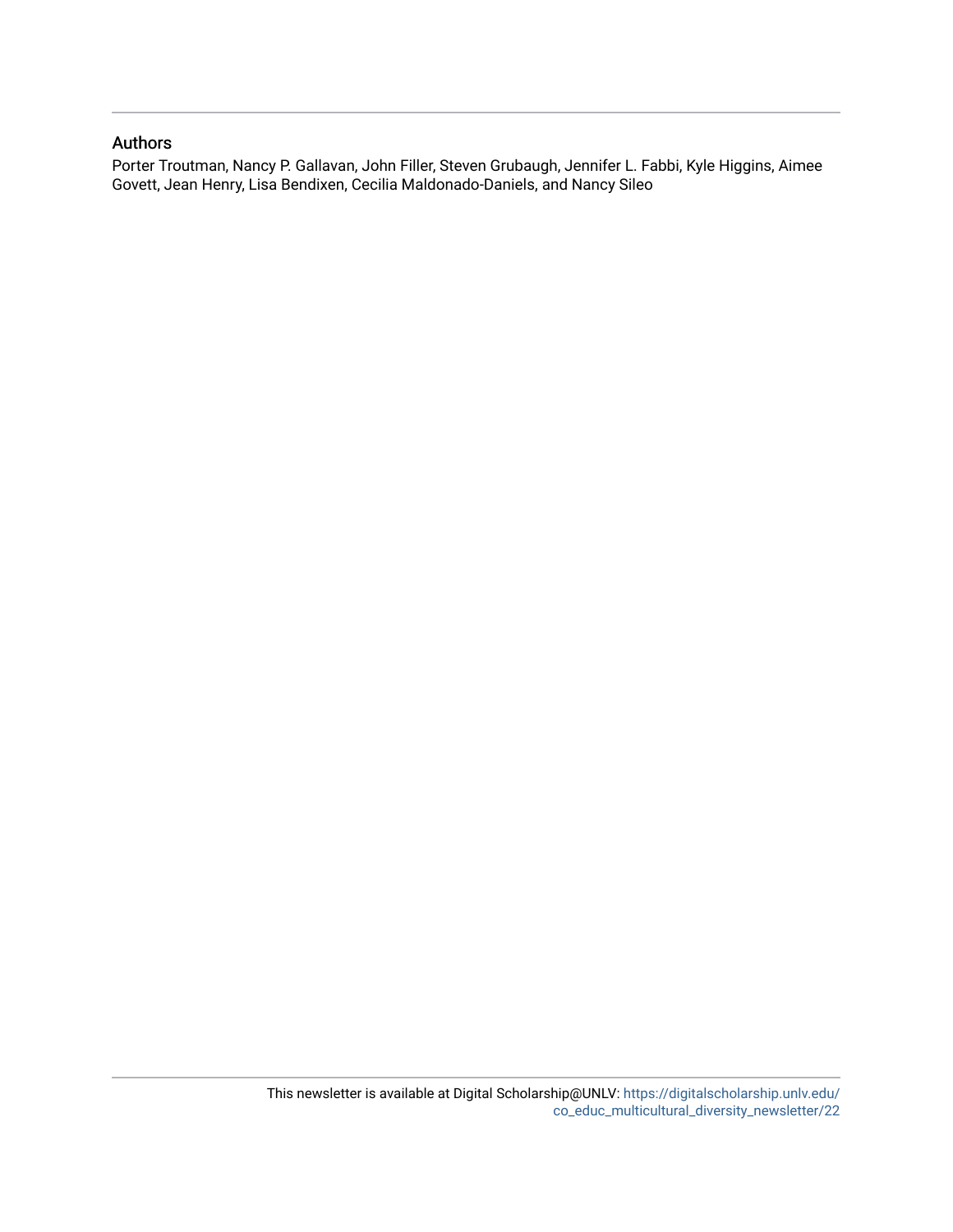

# **Multicultural & Diversity Newsletter**  Published by the Multicultural & Diversity Committee

Volume 6, Issue Number 3, 2002

Members of the Multicultural & Diversity Committee: Porter Troutman (Co-chair), Nancy Gallavan (Co-chair), John Filler, Steven Grubaugh, Jennifer Fabbi, Kyle Higgins, Aimee Govett, Jean Henry, Lisa Bendixen, Cecilia Maldonado, and Nancy Sileo

Nancy Sileo, Aimee Govett, &Cecilia Maldonado, Editors \*\*\* This newsletter is published twice a semester. The articles that appear in the newsletter are based on author interest and consist of both scholarly work and opinion pieces. For further information regarding submissions contact Nancy Sileo (sileo@unlv.edu),

Aimee Govett (govetta@ unlv.edu), or Cecilia Maldonado (ceciliam@ unlv.edu). \*\*\*

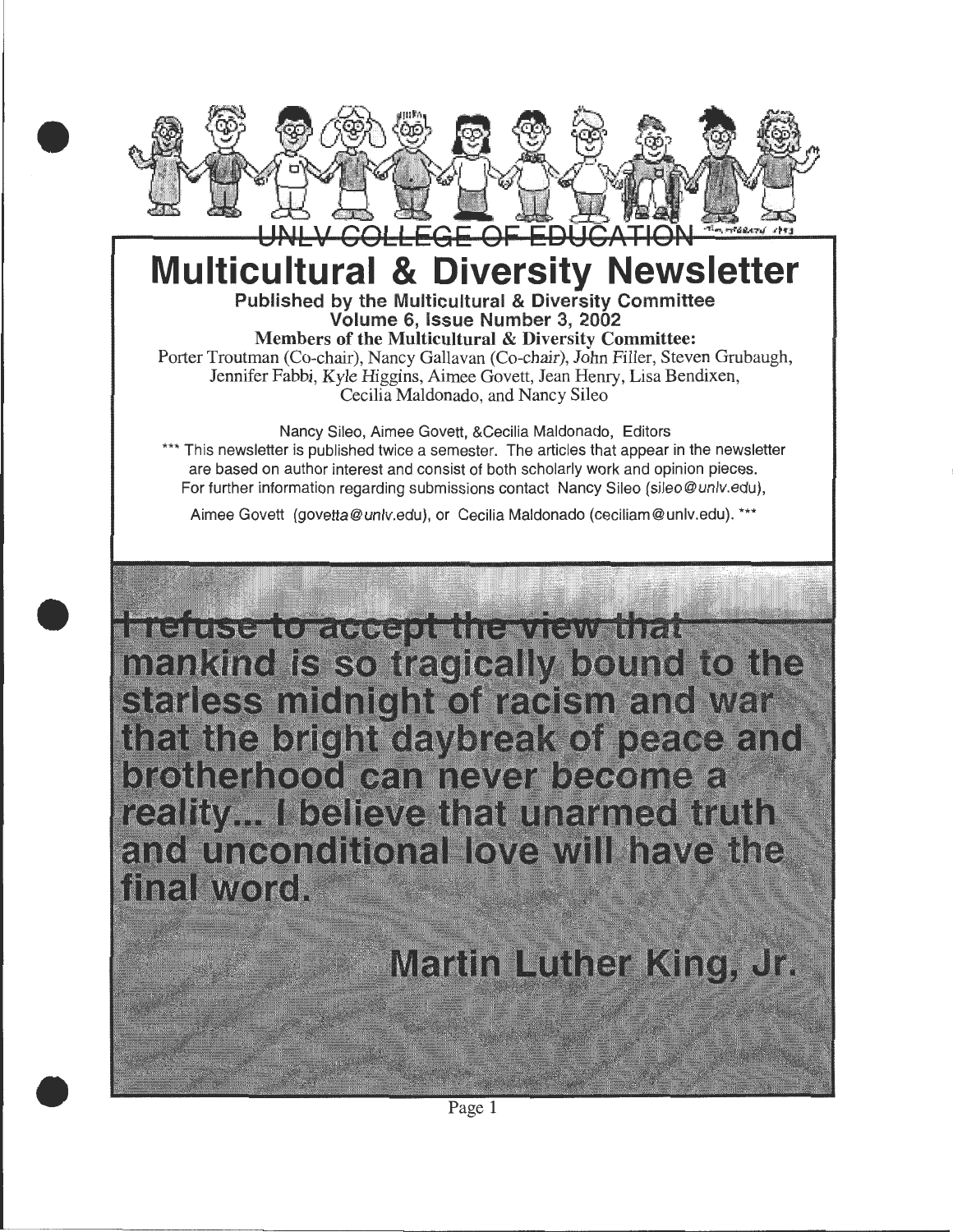#### **INVITED GUEST COLUMN**

#### **MUSIC AND DIVERSITY**  By Ken Hanlon

•

•

•

There is an old saw which proclaims "music is the universal language." As with the universal use of Arabic numbers in mathematics, music, when notated, tends to be written in commonly used symbols that can be read by any musician trained in its written language. This written language, however, is not always precise when it is used in an attempt to notate the music of some cultures where music has been traditionally communicated from musician to musician by oral means only. Although, even in those situations, there have been remarkable adaptations of the notational system to accommodate significant differences. When music is transmitted orally between members of cultures that use different tuning systems, problems of communication will only occur through mishearing or by the physical limitations of one culture's instrument(s) to reproduce the musical sounds of another culture. Theoretically, any musician should be able to orally transmit musical sounds to any other competent musician regardless of musical cultural differences.

We are constantly confronted with examples of this universality of musical language by musical aggregations worldwide. Whether the musical language is classical or popular in its origins makes no difference. Thus, for example, we can encounter a symphony orchestra led by a Japanese conductor, the personnel of which may consist of musicians who speak multiple languages and whose native music may use a different tuning system. It is not unusual in many instances for orchestra members to have no common spoken language through which they can communicate, yet their performance of a musical score may well be impeccable. Jazz or popular music ensembles, where oral rather than written tradition is more commonplace, are equally capable of producing superb music without any other commonality of language outside of music. The rising interest in world music has greatly enhanced global awareness of the possibilities of deep and meaningful

communication between individuals whose only common language is music.

The ability to communicate musically across racial, cultural and ethnic lines raises the issue of the importance of commonality of interest in bridging differences. A group of racially, culturally and ethnically diverse individuals may readily find that a mutually understood goal and a commonly agreed upon method of reaching that goal offer great<br>possibilities for overcoming the many possibilities for overcoming the many misunderstandings encountered in spoken<br>language and cultural practices. Music language and cultural practices. performance constantly creates not only the possibility, but quite often the probability, of achieving this commonality of purpose. Success in one endeavor suggests and encourages attempting new endeavors, and accumulating successes enable and accelerate the decline of fear, suspicion and antagonism.

Black and white jazz musicians began integrating well before the more celebrated efforts of major league baseball teams such as the Brooklyn Dodgers (Jackie Robinson) or the Cleveland Indians (Larry Doby). Black pianist Teddy Wilson teamed with clarinetist Benny Goodman and drummer Gene Krupa in 1935 to form the Benny Goodman Trio which later was expanded to a quartet with the addition of Lionel Hampton. The fifties saw integrated jazz groups such as the J.J. Johnson/Kai Winding Quintet. Today there are several white musicians in the Count Basie Band which was also formed in 1935 in Kansas City as an all black ensemble. Of possibly greater significance in jazz was the adaptation by black musicians of the Europeandeveloped system of musical notation to African scales and tunings, as well as the rhythms. This was accomplished through re-interpreting the notation by assigning different articulations, bending pitches both up and down, and altering the manner in which rhythmic devices were<br>performed. Jazz musicians worldwide, performed. Jazz musicians worldwide, regardless of nationality, ethnicity, race or culture can perform together, often without rehearsal, through a universal understanding of jazz performance practices. In the true spirit of jazz inspiration and creativity, each musician adds the flavor of his or her own background, thus expanding the diversity of the musical style. Jazz musicians not only accept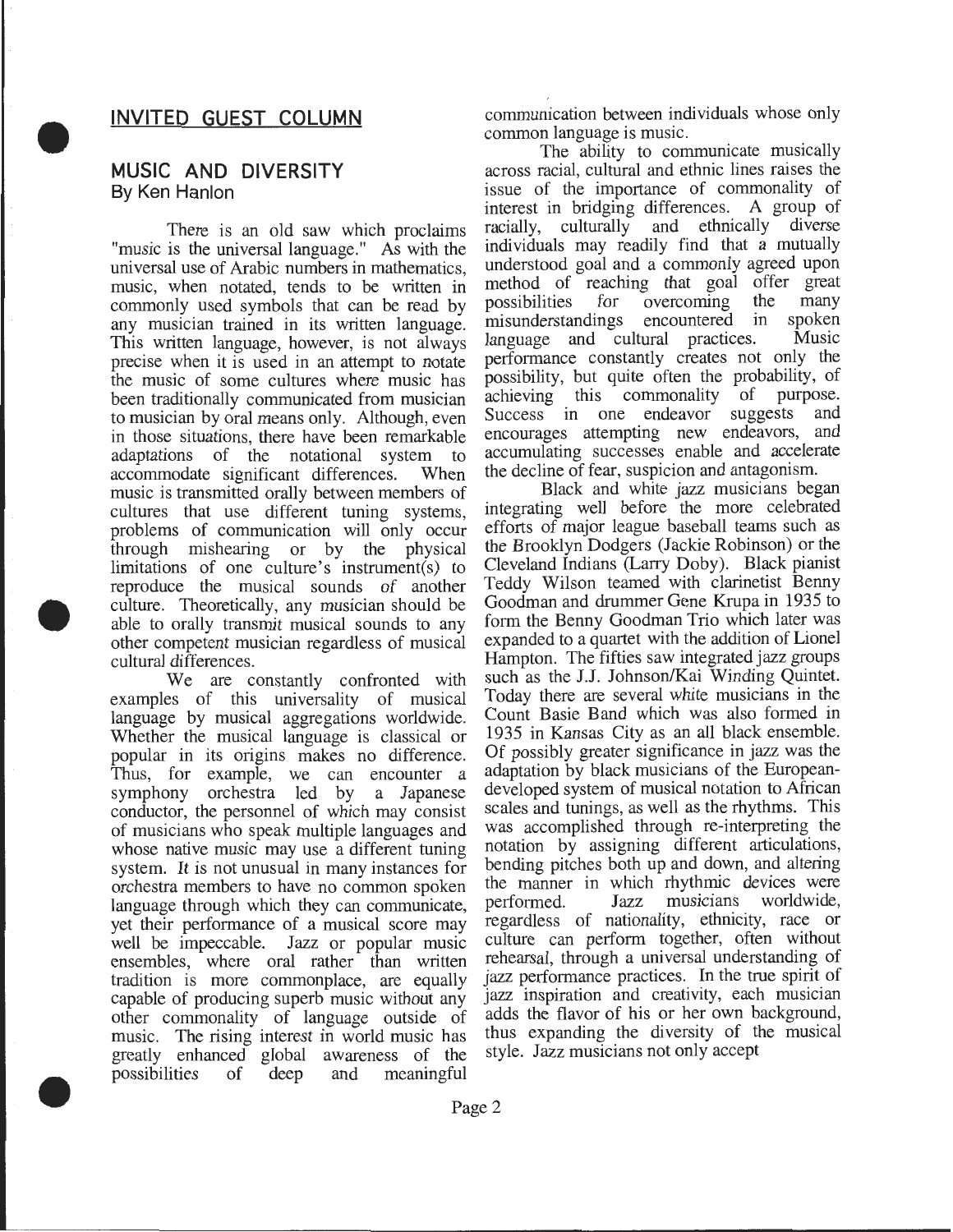these variances, but encourage them as essential to the continued growth and vitality of the art form.

• Popular music performers have experienced similar successes ranging from the Beatles' integration of Indian ragas into their compositions to Paul Simon's use of African drummers (and their rhythms) in his music, to the integrated, Oakland-based rhythm and blues group Tower of Power. The Beatles' explorations of Indian music led to the widespread popularity of sitarist Ravi Shankar **FEATURED GUEST COLUMN**  and helped to give impetus to the world music movement.

In the classical music world, one might experience a performance of a piano concerto by Andre Watts, conducted by Zubin Mehta with an orchestra consisting of one hundred African-American, Asian and Caucasian musicians, for some of whom their only common language  $\frac{1}{2}$  In today's schools and universities, would be music. If members of the audience many of us are called upon to be leaders at one would be music. If members of the audience many of us are called upon to be leaders at one were to close their eyes, their sense of hearing time or another. The logical candidates are of could not distinguish color, national origin or<br>neglective, school superintendents, principals,<br>native culture because the one hundred and two<br>neglections provests and college deans and native culture because the one hundred and two presidents, provosts, and college deans and performers would be speaking the same department chairs But more and more we hear performers would be speaking the same department chairs. But, more and more, we hear<br>language of music---without the slightest hint of about teachers as leaders. So, thinking about language of music---without the slightest hint of about teachers as leaders. So, thinking about a foreign accent.

•

•

The commonality of goal that all of these education endeavors, and understanding what musical ensembles share is the most perfect contributes to leadership effectiveness could musical ensembles share is the most perfect contributes to leadership effectiveness could<br>performance of the music of which they are prove as crucial in teacher preparation programs performance of the music of which they are prove as crucial in teacher preparation programs capable: human beings striving to perform as as it is in programs that prepare education capable: human beings striving to perform as as it is in programs that prepare education one. When an ensemble is seeking new administrators. Those who take on leadership one. When an ensemble is seeking new administrators. Those who take on leadership members, with rare exceptions, the only criterion responsibilities do not want to fail. To the members, with rare exceptions, the only criterion responsibilities do not want to fail. To the is competency. As long as it is the only contrary they want to and believe they can is competency. As long as it is the only contrary, they want to, and believe they can, criterion, greater diversity will inevitably occur. succeed In essence most hope and expect to criterion, greater diversity will inevitably occur. succeed. In essence, most hope, and expect, to Understand that there is no implication here that leave their organizations better off than when the music world is free of bigotry and they found them.<br>discrimination, or that it ever has been so. discrimination, or that it ever has been so. Historically, the call to leadership has What is remarkable is the high degree to which been uneven directed primarily at white males What is remarkable is the high degree to which been uneven—directed primarily at white males.<br>the music profession is free from prejudice. The glass calling is the euphemism used to the music profession is free from prejudice. The glass ceiling is the euphemism used to<br>There is no hard evidence that musicians are that<br>explain this phenomenon. Women and persons There is no hard evidence that musicians are that explain this phenomenon. Women and persons socially different from the general populous, but of color can see the top rung of the ladder so to socially different from the general populous, but of color can see the top rung of the ladder, so to it would be hard to deny the cooperation and speak but they can't quite reach it (II) S single-mindedness necessary for a good music<br>performance. The shared desire to emotionally metaphorically represents the cumulative effect performance. The shared desire to emotionally metaphorically represents the cumulative effect<br>move the audience is what drives most music of both visible and invisible barriers to entry and move the audience is what drives most music of both visible and invisible barriers to entry and groups; without that common goal only poor career progression. Prejudice discrimination groups, without that common goal only poor career progression. Prejudice, discrimination, performance is possible.

Is good music performance the only decisions based on preconceived notions of possible conduit through which humans can leadership as a male construct; we discriminate possible conduit through which humans can leadership as a male-construct; we discriminate<br>communicate and cooperate? Hardly! The based on ease and comfort (we simply prefer communicate and cooperate? Hardly! The based on ease and comfort (we simply prefer<br>evidence is overwhelming that all humans share people who look and think like us). We

the same emotions, and the same psychological and physical needs. Goals such as good health care, sufficient food for sustenance and other basic needs are equally feasible to carry out successfully. However, as with good music performance it is necessary that the only criterion be competence. Not color. Not criterion be competence. Not color. Not gender. Not ethnicity. Competence!

### **CONFIDENCE, COMPETENCE, AND CREDIBILITY: KEYS TO LEADERSHIP SUCCESS**  By Mimi Wolverton

time or another. The logical candidates are, of n accent.<br>The commonality of goal that all of these education endeavors, and understanding what leave their organizations better off than when

speak, but they can't quite reach it (U. S. result is possible.<br>Is good music performance the only decisions based on preconceived notions of people who look and think like us). We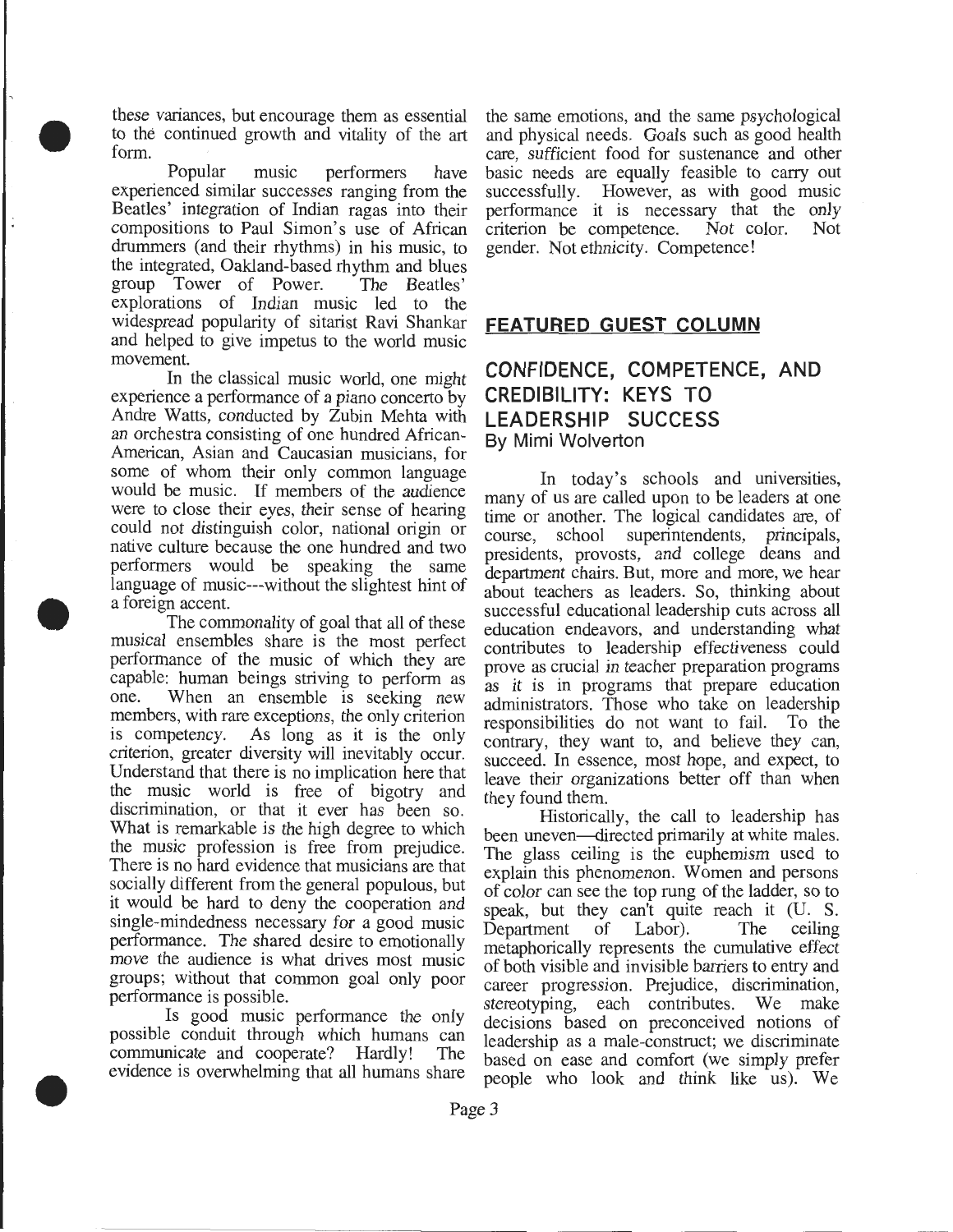continue to hold gender-based behavioral expectations and adhere to racial profiles that color our estimates of professional potential of others. For instance, traditional values that hold women responsible for household duties and child rearing sometimes conflict with the career aspirations of contemporary women. To complicate matters further, schools and universities have difficulty identifying white women and people of color with high leadership potential. And, once they do, members of underrepresented groups often experience a sense of isolation, in part, because few have role models and mentors.

•

•

•

In reality, racism and sexism are part and parcel of the American identity; and although schools and universities are populated by individuals who believe they work in communities of diversity, we are little better off than the rest of society. In fact, we simply mirror it. Women remain a minority in top administrative positions because they lack access to power. That is not to say that women do not become administrators and leaders, but their presence remains concentrated in elementary schools or district administration support positions and in feminized disciplines, such as nursing and education, at universities. The woman who is president of a top-tier university or superintendent of a high-profile school district represents the exception rather than the rule. Minority males find themselves in similar situations.

#### **The** Keys **to Leadership** Success

Even though access may be limited and mentors and role models few, women and minorities do succeed in leadership. So, what is it about persisters that allows them to succeed in toplevel executive positions? Thomas and Gabarro (1999) studied executives and managers-mostly white males, a few females, a small number of persons of color (mostly African American)-in three large corporations, which have historically furthered the careers of individuals from underrepresented groups. They compared minority and white leaders in order to delineate factors between groups that helped explain why executives of color in the study succeeded. They suggest that successful minority leaders possess three personal resources-confidence, competence, and credibility. While these assets

were important to all leaders in the study, regardless of race/ethnicity or gender, they appear to be extremely important for the latter groups.

It seems reasonable to assume that confidence, competence, and credibility are important for education leaders as well. For the sake of further argument let's examine one educational leadership position, the academic dean, in particular. Based on a firm conviction that deans are more similar to, than different from, their counterparts in corporate America, I suggest that deans, especially, deans of color, must also have these resources.

Confidence, competence, and credibility overlap and intertwine. The terms, themselves, are sometimes used interchangeably. Quite often one concept is subordinated to another. For instance, Thomas and Gabarro (1999) assert that self-confidence may be a person's most important resource. Kouzes and Posner (1993; 1995) believe that credibility is most critical, and Jamieson (1995) speaks only of competence. Many writers, however, either explicitly or implicitly refer to these three constructs as crucial components of leadership (Hesselbein, Goldsmith and Beckhard, 1996; Kanter, 1977; Kostenbaum, 1991).

#### Confidence

Leadership has everything to do with what we think of ourselves. Self-confidence is a belief in a dean's past achievements, current competence, and future ability to succeed. As leaders, deans must believe that they can get things done and that they can make a difference. Self-confidence provides a sense of internal security that bolsters a dean's ability to ward off doubts, to withstand attacks on his/her credibility, and to maintain a self-concept that is relatively immune to the self-fulfilling effects of stereotypes. Minorities and women, in particular, may be vulnerable to stereotyping of inferiority, which undermines confidence. Self-confidence is sharply distinguished from arrogance and egotism, which often point to insecurity and sometimes mask incompetence. It enables sometimes mask incompetence. leaders to undertake difficult ventures necessary to meet goals. It makes them willing, prudent risk-takers and allows them to have confidence in and support the advancement of other people in the organization. It is essential to promoting

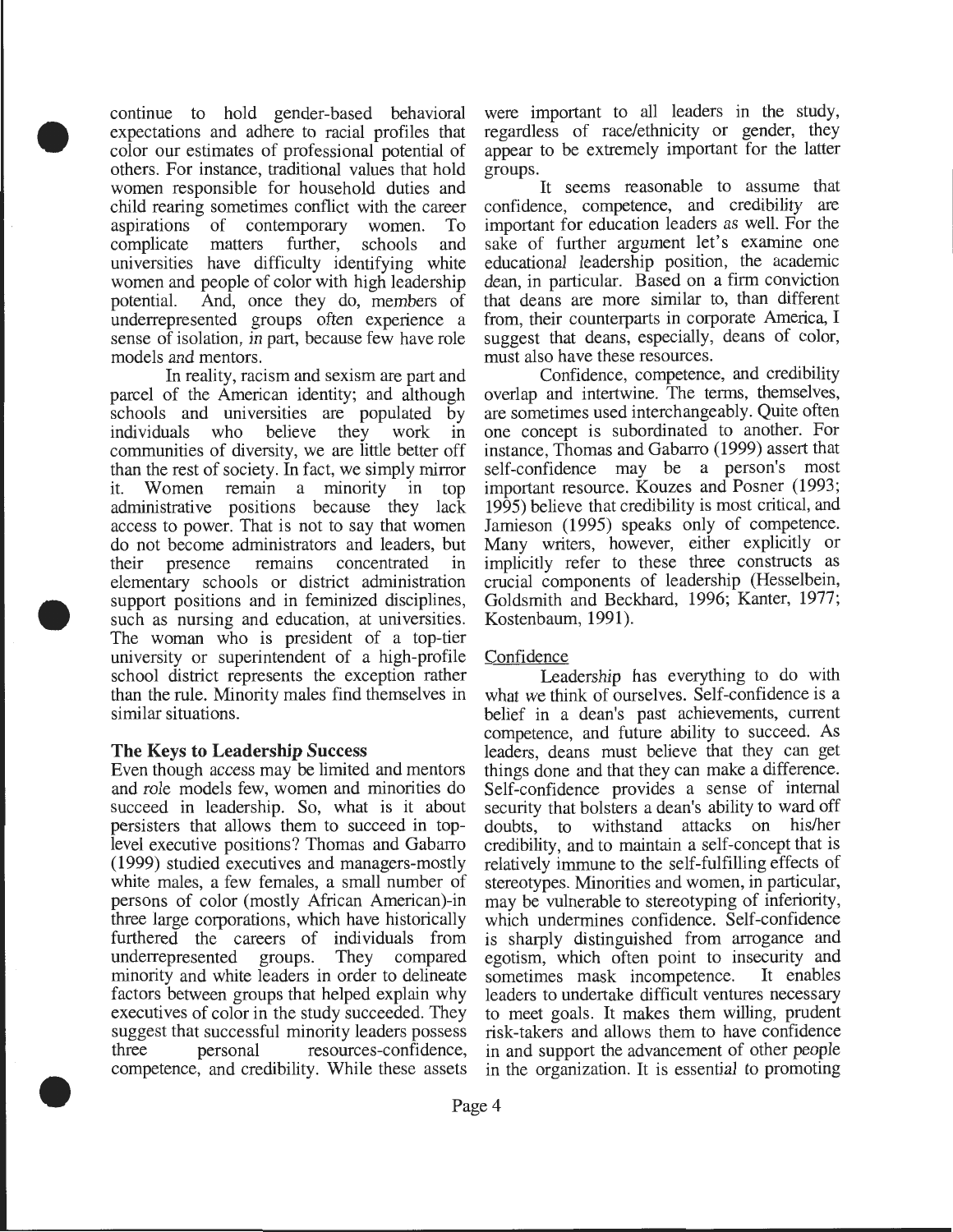and sustaining consistent efforts. Each success builds up a sense of competence and confidence. Central to gaining confidence in the workplace is the quality of a dean's work relations with supervisors and peers. Minority deans typically need extremely high levels of confidence to rise to the executive level.

#### **Competence**

•

•

•

Competence refers to a dean's ability to add value to an organization because of the technical knowledge base he/she possesses. A fundamental grounding in one or more areas of expertise in the organization, coupled with the capacity to learn from experience, allows leaders to intuitively sense how disparate elements of a college are connected, and in turn, produce new insights about organizational well being. In addition to technical competence, deans must demonstrate well-honed leadership skills. The combination of technical competence and leadership skills provides them with the ability to challenge, inspire, enable, model, and encourage members of their colleges. Competence starts with high self-imposed performance expectations and a strong work ethic. It matures through constructive use of ongoing feedback and a continued mastery of new and broader skills. To do so, requires an understanding of one's motivation and a desire for sustained learning. Thomas and Gabarro contend that white executives typically gain competence through promotions that expose them to new operational areas and challenges. In contrast, executives of color gain competency through depth of mastery rather than breadth of experience. Such depth compensates for being left out of white peer networks. In the end, reality suggests that minority executives and women, in particular, are held to a different standard-one that demands that they work harder and do better. In other words, they must be highly competent.

#### **Credibility**

Credibility is the most elusive of the three personal resources. It depends on personal expectations for successful performance, integrity, and a dean's impact on core college efforts. In essence, credibility is a combination of being honest, reliable, forward thinking, inspiring, and competent. To such a litany,

Kanter (1977) added power. Power arises from access to social networks and important work assignments. To this end, relations with faculty, other deans, students, future employers, and alumni, and provosts and presidents, combined with demonstrated influence credibility. People invest in the careers of others because they view them credible. Interestingly, leaders who share power through collaboration are more likely to be seen as credible. For some, credibility with a sense of direction provides a telling definition of leadership.

#### **Academic Deans, Confidence, Confidence, and Credibility**

By Thomas and Gabarro's standards, all three personal resources-confidence, competence, and credibility-should, at least for minority deans, be significant contributors to leadership success. In a recent study of academic deans disciplines-business, education, nursing, and liberal arts--data from four subpopulations (white males, white females, minority males, and minority females) were analyzed to determine whether academic deans, who considered themselves to be effective leaders, believed that the three personal resources were important to their leadership success (Wolverton and Gmelch, 2002). When the groups were compared, some interesting patterns emerged.

For both white males and white females in the study, all three constructs were<br>significantly important. For, each of the significantly important. minority subsets, however, this relationship did not hold. For minority female deans, only selfconfidence bore a significant relationship to leadership success. In some respects, this finding verifies Thomas and Gabarro's assertion that self-confidence is the most important resource for minority executives. For minority males, competency and confidence were significantly related to success, suggesting perhaps a realization that self-confidence can carry a dean only so far. Interestingly, credibility was not a significant factor for either minority men or minority women in the study.

**Some Further Thoughts on Confidence,**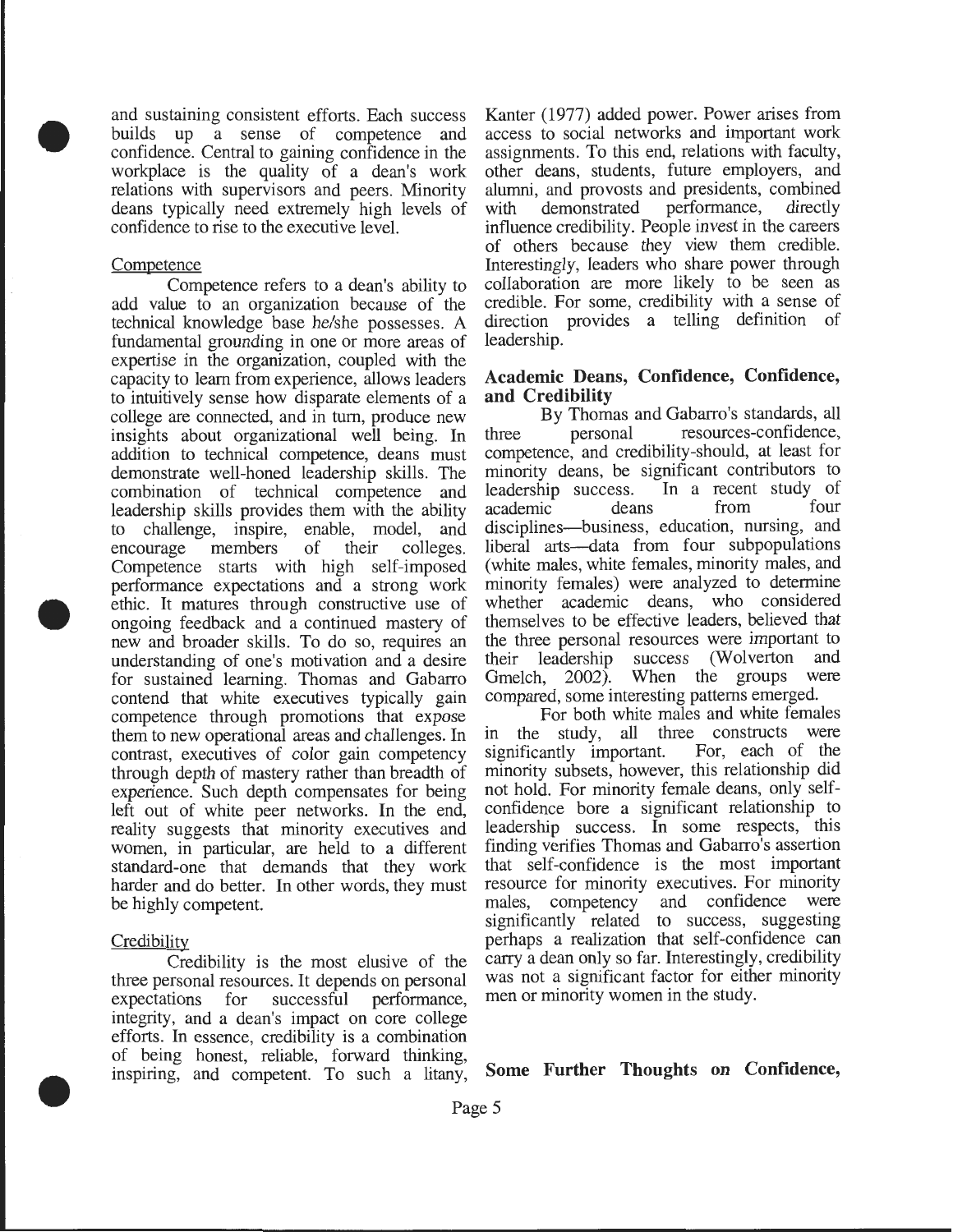#### **Competence, and Credibility**

•

•

•

The data generated in the dean study did not allow researchers to look at generational differences across deans, but the results of subgroup comparisons suggest that some may exist. For instance, if we operate from the premise that confidence, competence, and credibility are all important to leadership success, it appears that white male and female deans have arrived. Minority male deans may be on their way, in that they recognize that confidence may not be enough and that they need to be competent as well. And, minority female deans are still relying on self-confidence to carry the day.

If we look at general employment trends in the U.S. over the past 40 years, white males have definitely been in leadership positions the longest, followed by white females, and then it seems minority males (especially African-American males), and finally minority females. The same may be true in colleges as well. In fact, such a pattern seems to be hinted at by the average length of time in current position in the most male-dominated college in the study, business. Although white male deans in the study had been in the position on average 5.2 years, there was a continually shortened tenure for each successive group. White females had served for 4 years, minority males for 2.9 years, and minority females for 2.5 years. If this is, indeed, the pattern for moving underrepresented populations into the deanship, fully realizing the importance of all three resources may, in essence, be a matter of generational maturation with credibility, the least quantifiable and most intangible asset, being the last resource developed or at least to be fully recognized by deans.

Although academic deans represent a specific group of education leaders, we can speculate that the same personal resources are important to education leaders at all levels in all education arenas. And that, for members of underrepresented groups (e.g., women as high school principals, women as deans of engineering colleges, persons of color as school superintendents, and women of color as college presidents), confidence, competence, and credibility are crucial elements of leadership success. **References** 

- Astin, H. & Leland, C. (1991). *Women of influence: Women of vision.* San Francisco: Jossey Bass.
- Banks, C. A.M. (1995). Gender and race as factors in educational leadership and administration. In Banks, J. and Bank, C. A.M. (eds.) *Handbook of research on multicultural education* (pp. 65-80). New York: MacMillan Publishing.
- Bennett, C. I. (1995). Research on racial issues in American higher education. In Banks, J. and Banks, C. A.M. (eds.) *Handbook of research on multicultural education* (pp. 663-682). New York: MacMillan Publishing.
- Franklin, J. H. (1993). *The color line: Legacy for the twenty-first century.* Columbia: University of Missouri Press.
- Hesselbein, F., Goldsmith, M. & Beckhard, R. (Eds.) (1996). *The leader of the future.*  San Francisco: Jossey-Bass.
- Hill, M. S. & Ragland, **J.** C. (1995). *Women as educational leaders: Opening windows, pushing ceilings.* Thousand Oaks, CA: Corwin Press.
- Jamieson, K. H. (1995). *Beyond the double bind: Women and leadership.* New York: Oxford University Press.
- Kanter, R. M. (1977). *Men and women of the corporation.* New York: Basic Books.
- Konrad, A.M. & Pfeffer, J.(1991) Understanding the hiring of women and minorities in educational institutions. *Sociology of Education, 64,* 141-157.
- Kostenbaum, P. (1991). Leadership: *The inner side of greatness.* San Francisco: Jossey-Bass.
- Kouzes, J. M., & Posner, B. Z. (1993). *Credibility: How leaders gain and lose it, why people demand it.* San Francisco: Jossey-Bass.
- Kouzes, J. M., & Posner, B. Z. (1995). *The leadership challenge: How to keep getting extraordinary things done in organizations.* San Francisco: Jossey Bass.
- Moore, K. M. (1990). Creating strengths out of our differences: Women and minority administrators. *New Directions for Higher Education,* 72 (Winter), 89-98.

Morrison, A. (1996). *The new leaders:*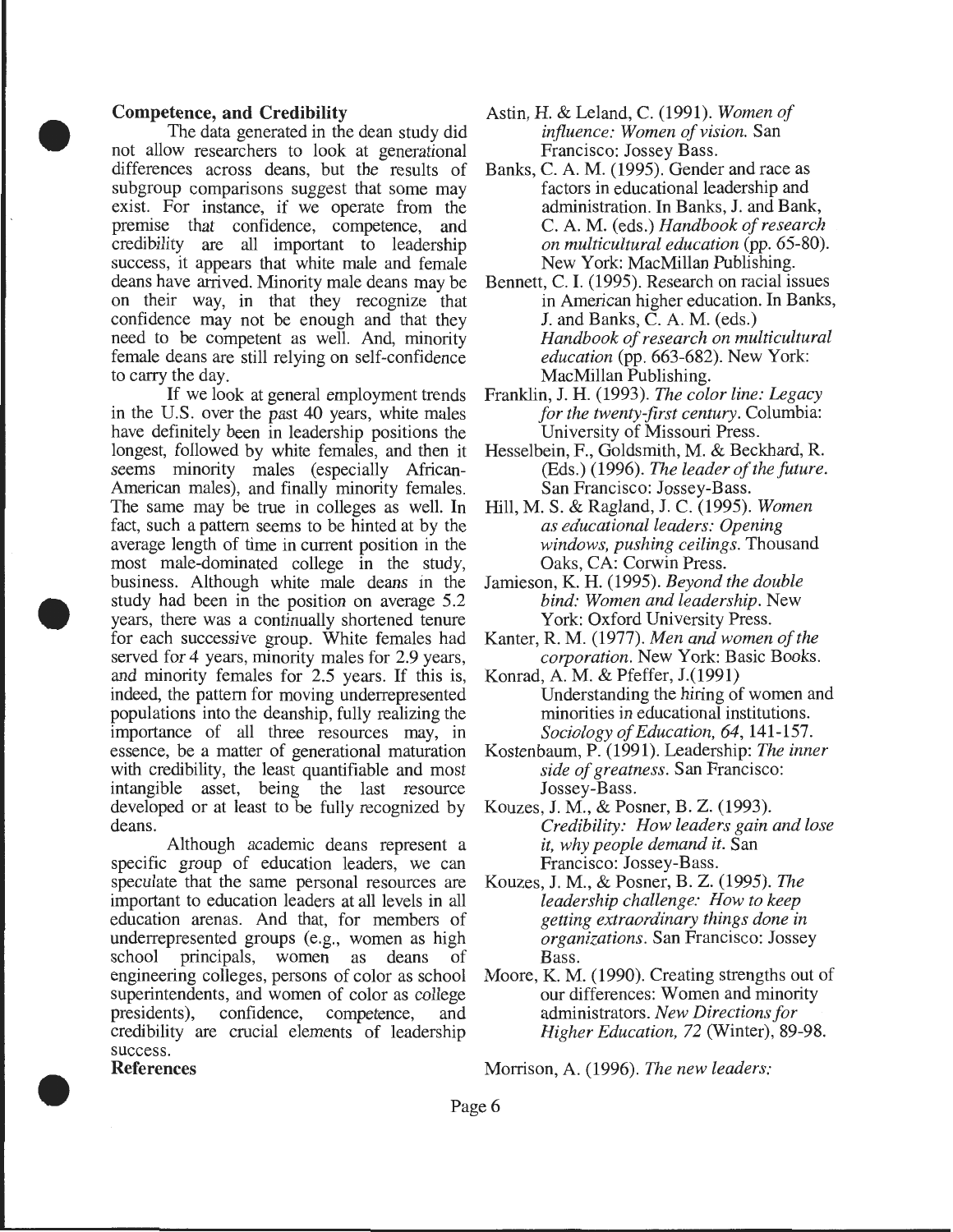*Leadership diversity in America.* San Francisco: Jossey Bass.

Sagaria, M. (ed.). (1995). *Empowering women: Leadership development strategies on campus.* San Francisco: Jossey-Bass.

•

•

•

- Shakeshaft, C. (1985). Strategies for overcoming barriers to women in educational administration. In S. S. Klien (ed.). *Handbook for achieving sex equality through education.*  Baltimore: John Hopkins Press.
- Steele, C. M. & Aronson, J. (1995). Stereotype threat and the intellectual test performance of African Americans. *Journal of Personality and Social Psychology,* 69(5), 613-629.
- Tedrow, B. & Rhoads, R. A. (1999). A qualitative study of women's experiences in community college leadership positions. *Community College Review* 27(3), 1-18.
- Thomas, D. A. (1990). The impact of race on managers' experiences of developmental relationships. *Journal of Organizational Behavior,* 2(4), 479-492.
- Thomas, D. A. (1993). Racial dynamics in cross-race developmental relationships. *Administrative Science Quarterly, 38(2),*  169-194.
- Thomas, D. A., & Gabarro, J. J. (1999). *Breaking through: The making of minority executives in corporate America.* Boston, MA: Harvard Business School Press.
- Warner, R. & DeFluer, L. B. (1993). Career paths of women in higher education administration. In P.R. Mitchell (Ed.), *Cracking the wall: Women in higher education administration* (pp.1-18). Washington, DC: College and University Personnel Association.
- West, C. (1993). *Race matters.* New York: Vintage Books.
- Wolverton, M. & Gmelch, W. H. (2002). *College deans: Leading from within.*  Westport, CT: Greenwood Publishing (Oryx Press/ACE).

This paper is adapted form a chapter in Wolverton and Gmelch's *College Deans: Leading from Within.* 

#### **NOTES FROM THE FIELD**

#### **WE ARE TEACHERS**

By Sharon Davidson, Raeleen Martinez, & Nina Hooks '

You must be the change you want to see in the world. Mahatma Gandhi

#### Raeleen M. Martinez speaks:

I thought this would be easy to write---it isn't. I've tried writing about my professional journey many times and always failed to finish. The way I see it, my journey, has failed to finish because a story about one's life in the field of education does not end, as does a good novel. The journey to professional excellence never ends. Teaching is like planting a seed. A seed does not blossom unless one nurtures it. An educator is like a seed, educators must be cultivated and cared for, "honed" one might say. And, so, I view my career as a never-ending cycle of growth.

I wasn't always this way, I remember being a newly graduated UNLV student and thinking to myself, "WHAT DID I DO?" Upon graduation, I moved to West Los Angles and took a job in an old Catholic Elementary School, in Westchester, California. As I drove my car to my first-day of teaching, I remember feeling unprepared, not ready, for the children or whatever adventures awaited me. I had whatever adventures awaited me. knowledge of appropriate classroom practice and I felt strong about my classroom management skills. However, I was scared that I had not learned enough in my university courses. Questions ran through my Head--- How would I interact with my students? Will I fit in? In my preservice training, I had two successful practicums and one very bad student teaching experience. An experience for which I did not blame the university, but one that still haunts me. I was scared I would not be successful at the one thing I had wanted to do my entire life. My job was as a first-grade teacher. I had 36 first graders in a selfcontained classroom with no aide. I was the ONLY first grade teacher at the school. So, needless to say, I was on my own.

As I think back ---I always laugh at what my principal said to me, "Don't worry honey,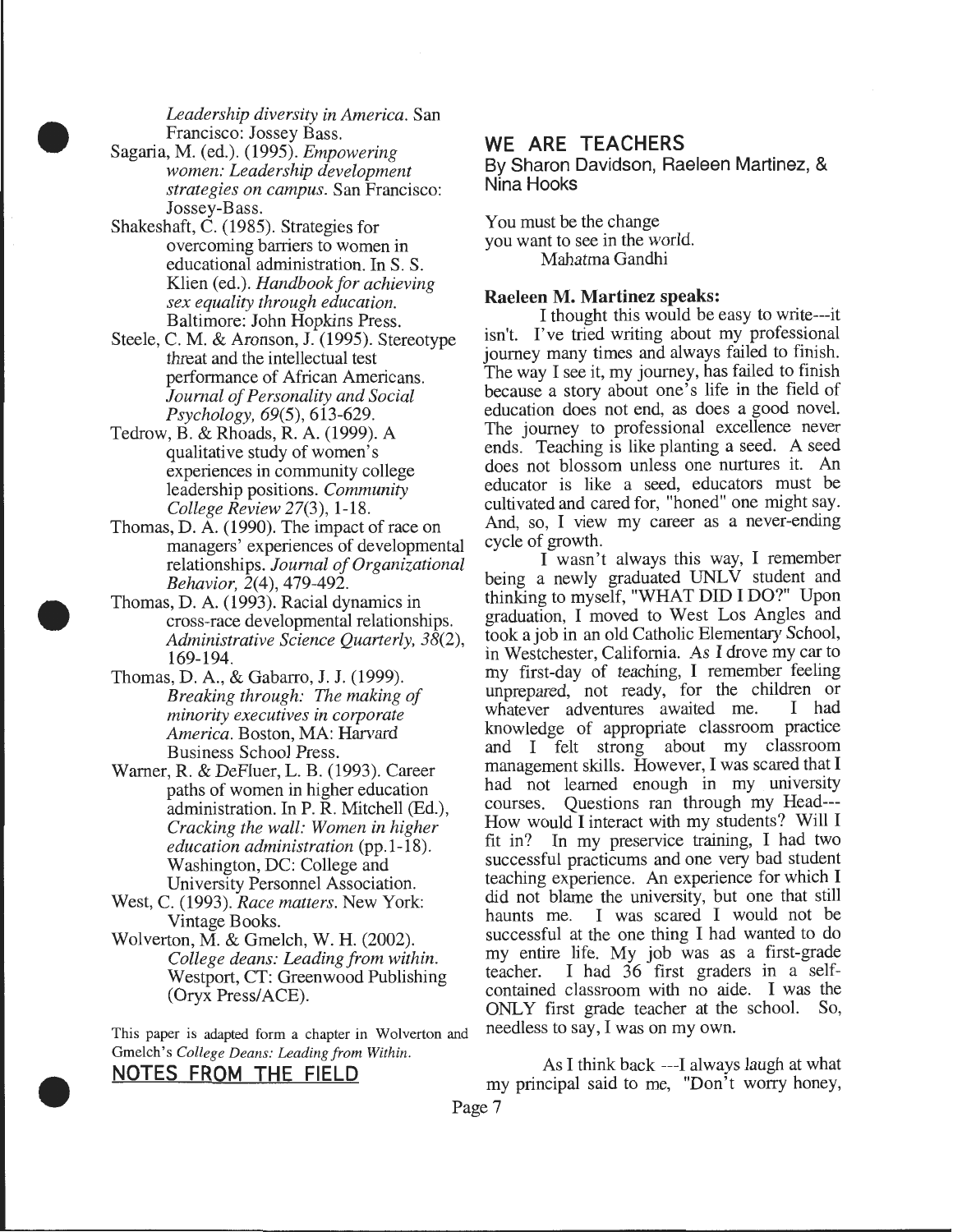you're young and beautiful! The kids will just love you." Ha, ha, ha. Young and beautiful might take me through the first five minutes but I had to face nine months with these six-yearold students. And, with those words from my principal, my first day of teaching began. I had over planned, but yet was under prepared for all the right things. Who would have thought that my day would be ruled by bloody noses, bathroom breaks, and CRYING!

•

•

•

I walked out to the morning line and faced my parents and children. My parents looked at me with wonderment---their eyes full of questions. I knew they wondered whether or not I was capable of managing and teaching their child. After all, they were handing over to a complete stranger their most prized possession.

I walked my students to our classroom and our first day together began. The classroom was sweet chaos as each child learned where the backpacks should be stored, found their desk, and attempted to acclimate to their new environment. I was proud of this environment-- -I had spent weeks preparing it.

I then read a story about the first day of school and sent them to their seats. I faced the board, wrote something that I now don't remember, and said, "Please take out a piece of paper, write your name in the top right-hand comer, and write about your favorite part of the story."

I turned around from the board expecting to see the children busy at work. Instead, I faced 36 six-year-olds with their eyes wide open---all were just about to cry. Some of the children were confused while others were very scared. It was at that moment I realized that my first year of teaching was going to be an important learning experience for ALL of us in that room---especially me.

I began to truly learn about and from children. That very first day, I made a commitment to myself to become a learner and a researcher for the rest of my life. My first year of teaching was challenging for me, but from it I grew into a better educator. I learned from my students as they learned from me. I learned how to apply curriculum and instruction to

everyday practice and I learned that children were---little people.

At the end of my first year of teaching, I was named the Teacher of the Year by the Los Angeles Chamber of Commerce---not New Teacher of the Year, but TEACHER of the Year. It is an accomplishment for which I am still very proud. When my principal spoke at the awards ceremony, she said, "Not bad for a woman who has been teaching since she was five-years-old." Her words took me by surprise. Apparently, during my first interview with her I had told her that I knew I would be a teacher the day I came home from kindergarten.

It is funny because I remember my family laughing at me the day I came home declaring my life's vocation. They believed it was every five-year-old child's dream to be whatever new career is presented to them. The difference for me was that I never changed my mind. I knew when I was five that teaching would be my career. To me, teaching, is my calling, it is my mission. I strive to grow and be a better educator everyday that I interact with my students. I now see myself as a successful teacher.

When I moved back to Las Vegas, I began working for Clark County School District as an English Language Leamer (ELL) facilitator. I believe that this experience contributed to making me a better teacher. I had the opportunity to work with many educators and their students. While my work as an ELL facilitator made a difference in the schools in which I worked, it did not fulfill me. As a facilitator, I was the teacher on the sideline cheering for people, little and big, to be the best they could. So, this year I came 'back home' into the classroom. I am a pre-kindergarten teacher at a school in North Las Vegas. My students call their neighborhood "el barrio." I call it home.

I have been a teacher for only six years, but I have seen a lot. I began my career working with affluent children and their families and I now work with children and families who need public assistance to survive. The families and children I work with today deserve passionate educators to contribute to their lives. These teachers must be willing to go the extra mile as well as be committed to the excellence of education.

Looking back I've come to an honest conclusion about children, students from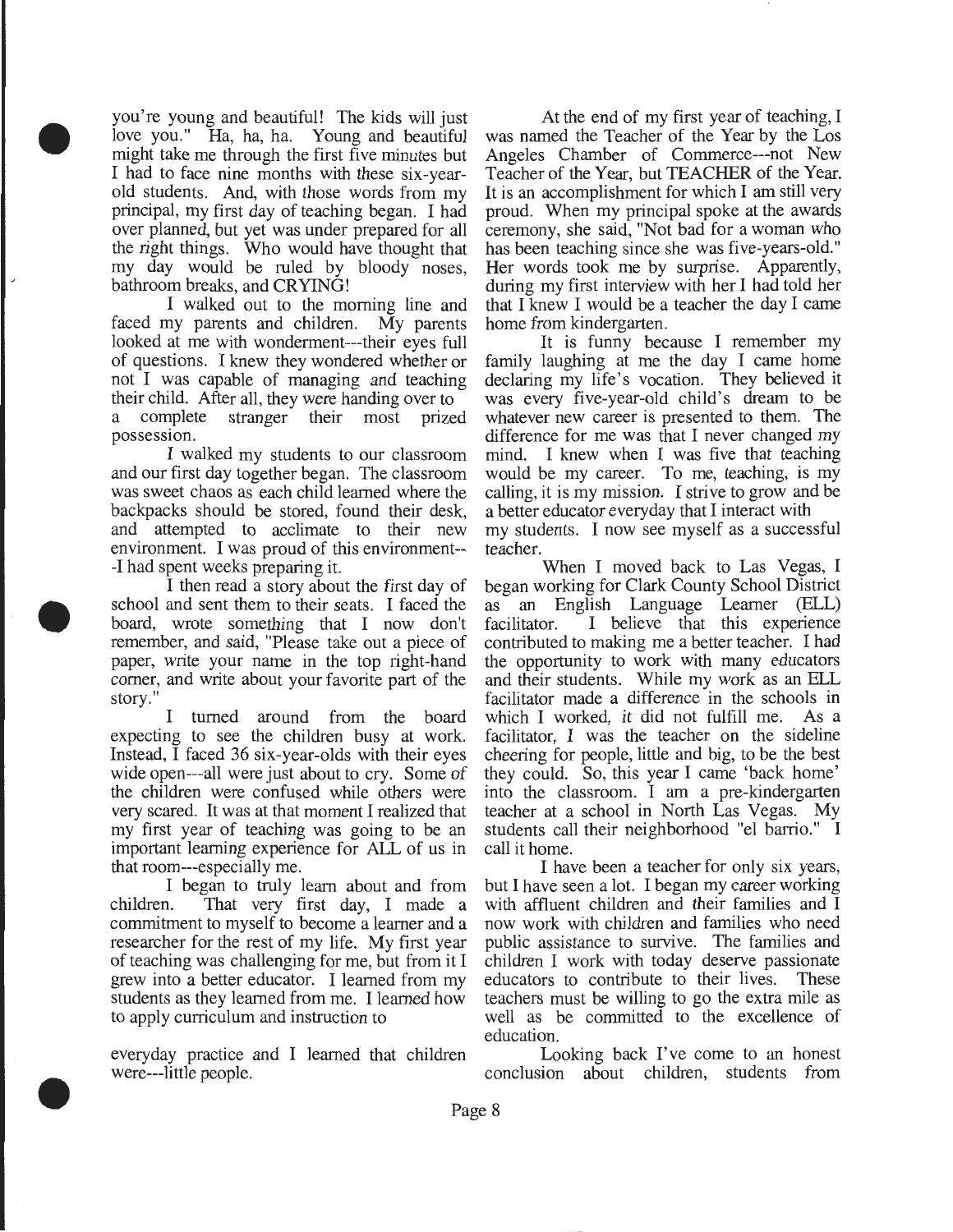affluent homes will learn in spite of their teachers, children from economically challenged homes require excellence from their teachers and schools. As educators we are unable to control what occurs in our students' homes, but we do control what occurs in school. We must provide appropriate intervention everyday that we have the students with us in school.

I've been in el barrio for four years now. It has been the most rewarding time of my educational career. I've learned that a good teacher is much more than the giver of information. As la maestra, I am an absent mother or father, a nurse, a social worker, a translator, a child advocate, and most of all a friend. I strive to give my students 100% of my esfuerza everyday. I want my students to have opportunities for success and achievement. My new name is maestra--- it is a name I wear with honor, a name that makes me proud.

#### **Sharon Davidson** speaks:

•

•

•

When I was 5-years-old I told my mom that I was going to be a teacher when I grew up. I simply never thought of doing anything else. During college, I refined that statement to focus on children with disabilities. In my student teaching experience, I was assigned to a classroom comprised of young children with disabilities, age three to five. I then knew exactly what I wanted to do the rest of my life---teach young children with disabilities.

After graduation from college I moved home to Las Vegas and began teaching in an Early Childhood Special Education Preschool classroom. My first classroom was in North Las Vegas in a school considered to be an atrisk school. The school is located in an area of the city in which people live in dire poverty. When a teacher is hired into CCSD the are not given a choice of schools. As a new educator, I had to go to the school to which I was sent. I had not planned on spending more than one year in this area and my family was adamant that I not stay in the area.

My first day teaching was stressful---yet very exciting. While I had nine students on my class roster, only two came to school. The parents of the other seven children had not enrolled their child, over slept, missed the bus, or simply forgot that it was their child's first day of school. I was shocked. My principal told me that it was normal and that in a few weeks the students would start attending school.

When my students did arrive at school their clothes were often dirty, their shoes usually had holes in them, or they had not eaten breakfast. While I knew that I was teaching in a high stress and a low-income areas, I was still extremely shocked. In my world growing up, I believed that everyone lived on a golf course and drove a Cadillac. This was a new world for me and this new world resulted in culture shock for me. I knew I had a lot to learn.

I discovered that many of my students had severe behavior disorders. They were dangerous to themselves and others. They would hit, spit, bite, yell, throw furniture, and attack other students for no apparent reason. I spent many sleepless nights at home trying to figure out what  $\overline{I}$  could do to help my students and their families.

My solution was to make home visits. I decided to visit each family every 3 weeks. When I visited them, I provided them with information concerning parenting classes and places they could go to get a variety of assistance (e.g., clothing for their child). I individualized the information I took to the parents depending their individual needs. Over a short period of time, the families began to depend on me for support and resources. I was forging a relationship with my families that went beyond my classroom.

From these relationships, I went from a teacher who planned on leaving this area as soon as possible, to a teacher who has been in the same school, in the same area for five years. I work in the same high poverty area with young children who have multiple delays.

My families and I have bonded---we are very close. My parents are always there for home visits and they attend all scheduled meetings. They know that if their child does not come to school, I will be at their front door after two absences. My parents know that I am willing to meet them at their place of work for meetings---I don't force them to come to me. I understand that, for many of my parents, coming to a meeting means not getting paid. I have bought their children shoes and I have attended family funerals. I am not only a teacher; I am a social worker, and a friend---for many families I am a reliable life line.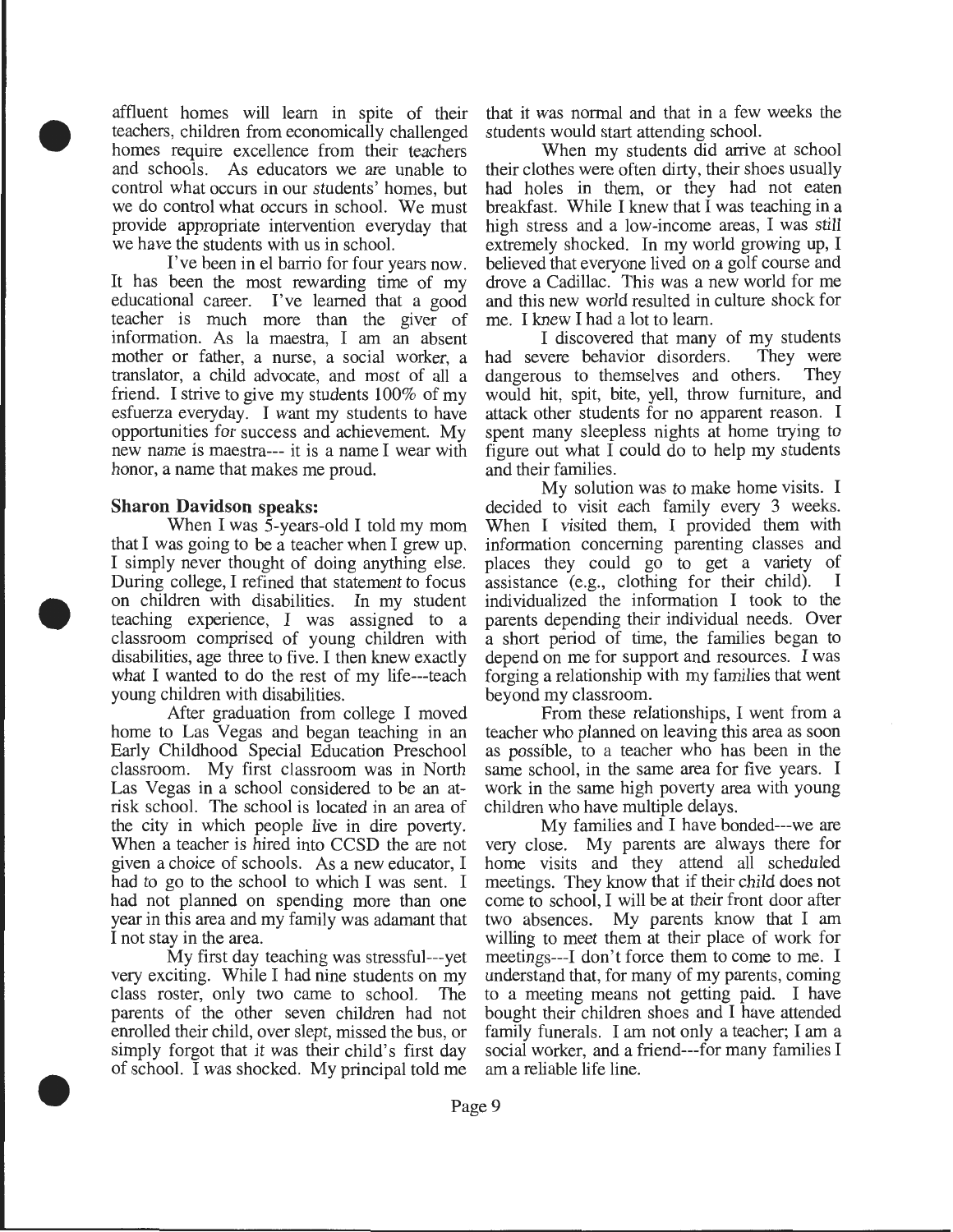This bond between my families and me is an important one. Recently, I had a mother ask me to adopt her son. He was physically harming her, other family members, and himself. She was at her wits end and very afraid that she would kill him. The fact that we are close enabled this mother to confide in me. I spent time working with her on her parenting skills and her discipline skills. We worked together through the tough times.

•

•

•

Because many families are not aware of the services available to them, I provide them with the knowledge and information necessary to work through the bureaucracy that often exists within the system. I consider it part of my job to make accessible all district services to my families. Because all of my students have disabilities, many of them need certain diagnoses for their disabilities and I access other teaching staff who are able to best assist my parents.

My parents are required by law to attend many meetings concerning their children (e.g., IEP). I attend all meetings with my parents and make sure they feel comfortable and that they understand what the professionals mean. I want my parents to understand that their child does have a disability that requires accommodations and modifications and that, as parents, they have the right to request and demand that their child's needs be met. I work with them so that they know what will occur at a meeting and that they prepare questions prior to the meeting.

Working in a high poverty, high stress area is not an easy task, however I do not plan on leaving this area any time soon. I enjoy seeing the successes of my students and parents. All of them have become a large part of my life. I would not feel fulfilled without them. I believe that I make a difference everyday-- whether it is in the life of a 3-year-old child with a disability or an adult. I know that I have contributed to changes they have made in their lives and in turn they have given me a new outlook on my life and what is truly important in life.

#### **Nina Hooks speaks:**

I would be lying if I said that I've always wanted to be a teacher. The truth is, I never desired to become a teacher at all ..... .

I remember wanting the feeling to last forever. Everyone seemed to be totally and completely captivated by my performance. At the end of the song the thunderous applause seemed to drive the entire audience to their feet. I had received my first standing ovation. It was then that I knew what I wanted to do with my life. I could not imagine doing anything else because I felt it was not humanly possible for anything to move and motivate me the way singing and entertaining did. So, that is where all of my energy was focused.

I was eager to leave what I thought was a mundane existence in a "dusty little town" (Las Vegas). I wanted to go and find my place among the stars. My first stop was California where I graduated from the University of Southern California (USC) with a degree in Broadcast Journalism and Music. I had great success and was blessed to work with artists like Kenny Loggins, Stevie Wonder, and the star of the Broadway Musical *Dream Girls,* Jennifer Holliday. However, work was not always consistent---a real down side of the entertainment business.

After living in Los Angeles for almost 20 years, I decided to come back home to Las Vegas. I was fortunate to quickly get work. I got a gig at the MGM Grand Hotel as a background singer for David Cassidy in the show *EFX.* After two-and-a-half years of employment, the background singers were told that the show was changing direction. In other words, I would soon be unemployed. I needed desperately to find work. My aunt, who recently retired from the Clark County School District as a teacher and Reading Specialist, recommended that I start substitute teaching. Substitute teaching would allow the flexibility I needed to audition for shows.

I went through the orientation and started substitute teaching. I do not think any substitute new to teaching ever feels prepared for that first assignment. It's amazing how I have sang in front of thousands of people with no fear, but I was absolutely horrified to stand in front of 30 children. Shortly after my midmorning arrival, I discovered that I was the second teacher called in for this particular classroom. I was told that the first substitute had been so intimidated by the students in the class that she left in tears---refusing to ever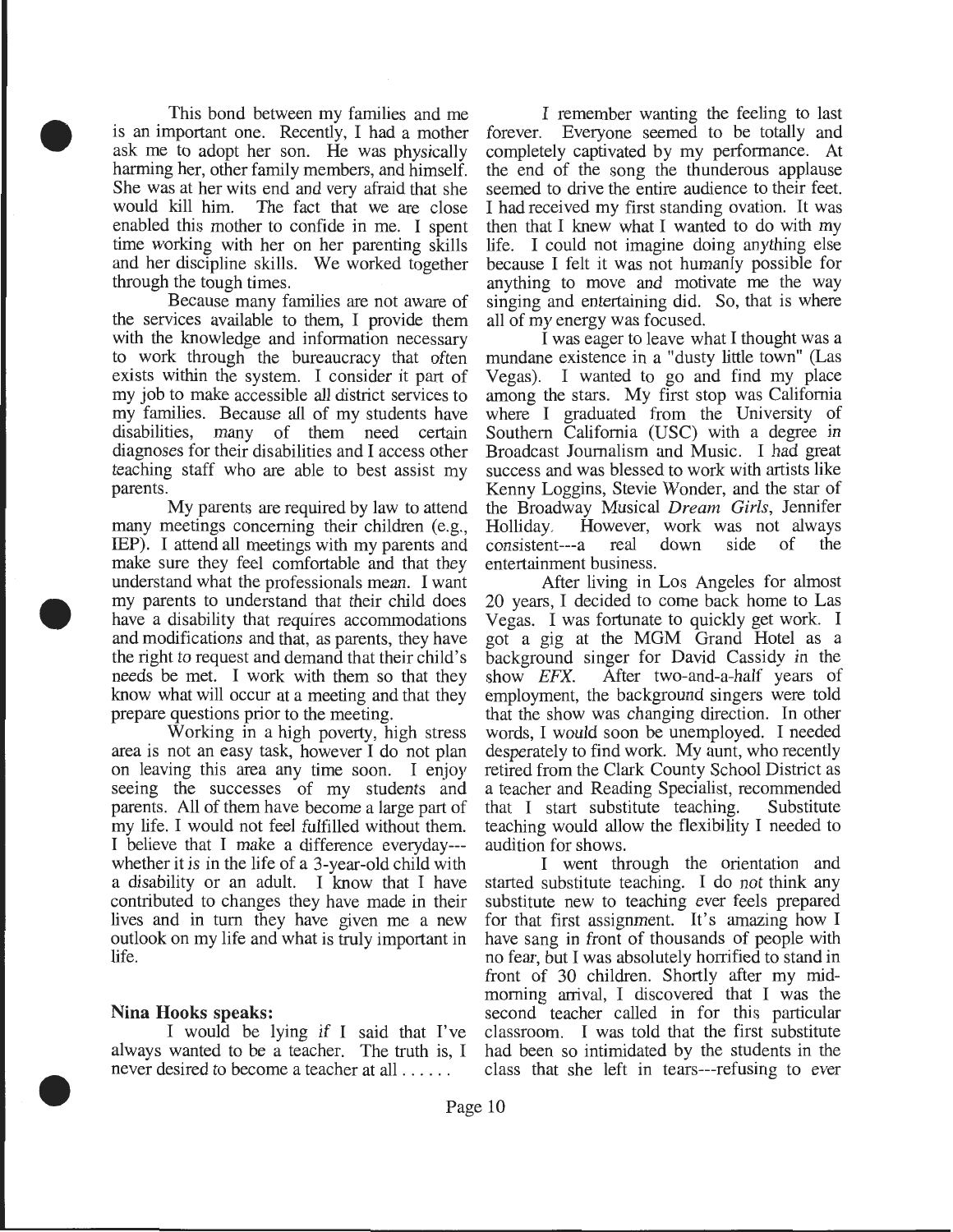come back to the school.

•

•

•

On this first assignment the teacher left very sketchy lesson plans. As luck would have it, both the field trip and the scheduled assembly outlined in her lesson plans were cancelled. In the lesson plans the teacher strongly warned the substitute about a particular student. She cautioned about his obnoxious and sometimes violent behavior.

I walked into the classroom to find that student standing on top of a desk shouting, "leave me the  $f_{\text{max}}$  alone. I'm not doing s today!" When I instructed the class to settle down and take their seats. The class continued to throw spit wads and papers. After finally calming the class down, the out-of-control student continued to stand on the desk.

When I asked him what his problem was, he said, "I ain't got no problem, I just ain't doing nothin' cause my medication isn't workin' yet."

I told him that if he had enough sense to know that his medication hadn't kicked in yet, then he had enough sense to get his behind off the desk and put it in a chair where it belonged.

He responded, "You can't tell me nothin', I ain't gotta listen to you."

I told him that I would call his mother.

He said, "I ain't got no mama to call, she's in jail."

All the kids started to laugh. I said, "Well someone is responsible for you and don't think I won't call them even as a sub and tell them exactly how you're carrying on in this classroom."

He had a look of disbelief and slowly sat down in the chair. I told him, "we have choices to make in this life that will either benefit us or we have to suffer the consequences."

All afternoon I was forced to improvise on lesson plans and my 'problem child' continued to try my patience. To make matters worse, the Principal came and observed me with a guest from the UNLV Early Childhood Alternative Route to Licensure Program. This person from UNLV asked me where I had done my student teaching? When I told her I had never done any student teaching she said, "Wow, then you're a natural because I've never seen such effective classroom management." Well that made me feel great! Meanwhile, the student that had been the most difficult to

control, continued to give me hell.

*Finally,* it was the end of a very long day. I was locking up the classroom when the student that had been so difficult and rebellious, came running down the hallway shouting, "Ms. Hooks, Ms. Hooks." He ran into me and threw his arms around me, holding me tightly and said, "Thank you for not sending me out of the class to the office today."

Suddenly, there was that feeling that I had experienced when I received my first standing ovation. I was overcome with emotion and began to cry---for the first time in my life I had positively impacted the life of another human being.

From that moment, I knew I would definitely pursue a teaching career in Early Childhood. But where would I go to teach? To an affluent area where I wouldn't be reminded daily of the poor community in which I grew up? Or, would I continue to work in a community of which I am a product? A community that, while it may look aesthetically undesirable and dangerous to many on the outside, is filled with children like myself that have incredible potential on the inside.

Well, as fate would have it, I ended up at the same school that I attended over 34 years ago. I have been a Pre-Kindergarten teacher at Kermit R. Booker for the past two years and I cannot express how rewarding it is to me. I still see the little student who changed my career path. He still continues to come to my room everyday and give me big hugs.

I grew up in this community. Me, my parents, and my eight-year-old son, MaiSon, still reside in the home to which I was brought after I was born. My home is directly down the street from Booker Elementary. I attended Booker when it was a Sixth-grade Center. Never in my wildest dreams did I ever think that I would become a teacher and then end up teaching at this school. But boy, am I glad I did!

Despite the commotion that can go on outside of the school, Booker Elementary is a safe and fantastic place to work. I will continue to work at Booker because I personally realize what a difference concerned teachers made in my life. However, it is teachers from outside this community who could easily transfer to another school, but stay, for whom I am sincerely grateful. I want to honor these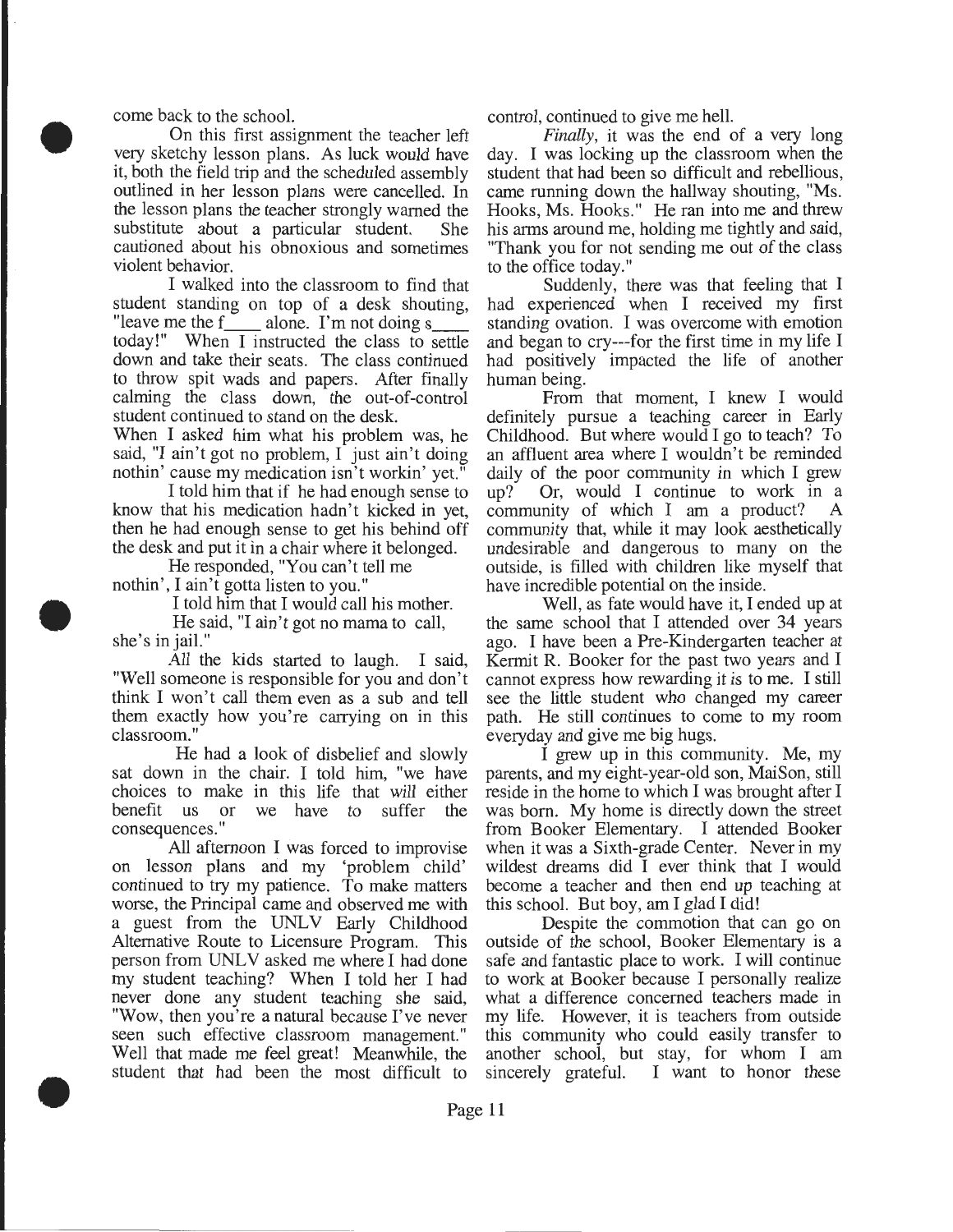teachers who have been a great inspiration to me.

•

•

•

One teacher is Charles DeLaSalle whose contribution to this school and community has made a tremendous difference. His wife, Kassie DeLaSalle also tirelessly works on behalf of this school for over five years. The DeLaSalle's children also attend Booker Elementary. Mr. DeLaSalle explained to me that he is no stranger to growing up in a poor community. However, what amazes me is that Mr. DeLaSalle's commitment has not wavered---even after his near fatal ordeal.

One night around 10:00 p.m., Mr. DeLaSalle was taking home some students after a UNLV basketball game. After walking the last student to his door, DeLaSalle was approached by several guys who asked if he wanted to buy some "Smoke." When Mr. DeLaSalle said, "No thank you," they robbed him of his clothing, watch, and money. Then they assaulted him, striking him about the head with their guns and repeatedly kicking him in his stomach and chest. With their guns to his head they asked him who he was and what was he doing in this neighborhood? After telling them that he was a teacher at Booker Elementary they finally let him go. Being a teacher just might have saved his life.

On another occasion, after leaving Booker on a Sunday afternoon, Mr. DeLaSalle and his son were in their car at a stop light near Booker, when they witnessed a drive by shooting. The victim, covered with blood, ran from his car to Mr. DeLaSalle's van then turned and walked to a convenience store where he collapsed and died.

Amazingly, Mr. DeLaSalle says these experiences have never caused him to think about leaving Booker. He says that he is not afraid to continue to work at Booker, he has learned to be more cautious. It baffles me how his life has been threatened twice, but he still continues to have an undying commitment to Booker Elementary.

No matter what goes on in and around our community, I truly believe that I will always teach at Booker Elementary. We have a wonderful and fearless leader in principal, Beverly Mathis. It is through her excellent leadership that Booker a staff that understands what our students truly need to be successful

and productive citizens in this society. I feel blessed to have the opportunity to be apart of such a team at the "Wonderful World of Booker." I believe that God has brought me full circle to the place where I was destined to be all along. Now I can bring my experiences to work and, hopefully, enhance the learning and positively impact the life of every child who crosses my path.

### NCATE'S DIVERSITY: EXPANDING OUR HORIZONS By Martha Young

At this time next year (2003), we will be focused and filled with anticipation of our NCATE accreditation visit. Of the six NCATE standards, Standard 4 is "Diversity," and to prepare for next spring, now is the time to explore NCATE's diversity expectations. We explore NCATE's diversity expectations. want to provide quality input and information for NCATE as it assesses our array of excellent programs. I recently attended an NCATE Workshop in Washington, DC, and I want to share several insights gleaned from the sessions I attended.

#### Standard 4 "Diversity" states:

"The unit designs, implements, and evaluates curriculum and experiences for candidates to acquire and apply the knowledge, skills, and dispositions necessary to help all students learn. These experiences include working with the diverse higher education and school faculty, diverse candidates, and diverse students in P-12 schools."

One way to understand Standard 4 is to separate the elements in the standard by creating four broad categories:

- 1. Design, implementation and evaluation of curriculum and experiences;
- 2. Experiences working with diverse faculty;
- 3. Experiences working with diverse candidates;
- 4. Experiences working with diverse students in P-12 schools.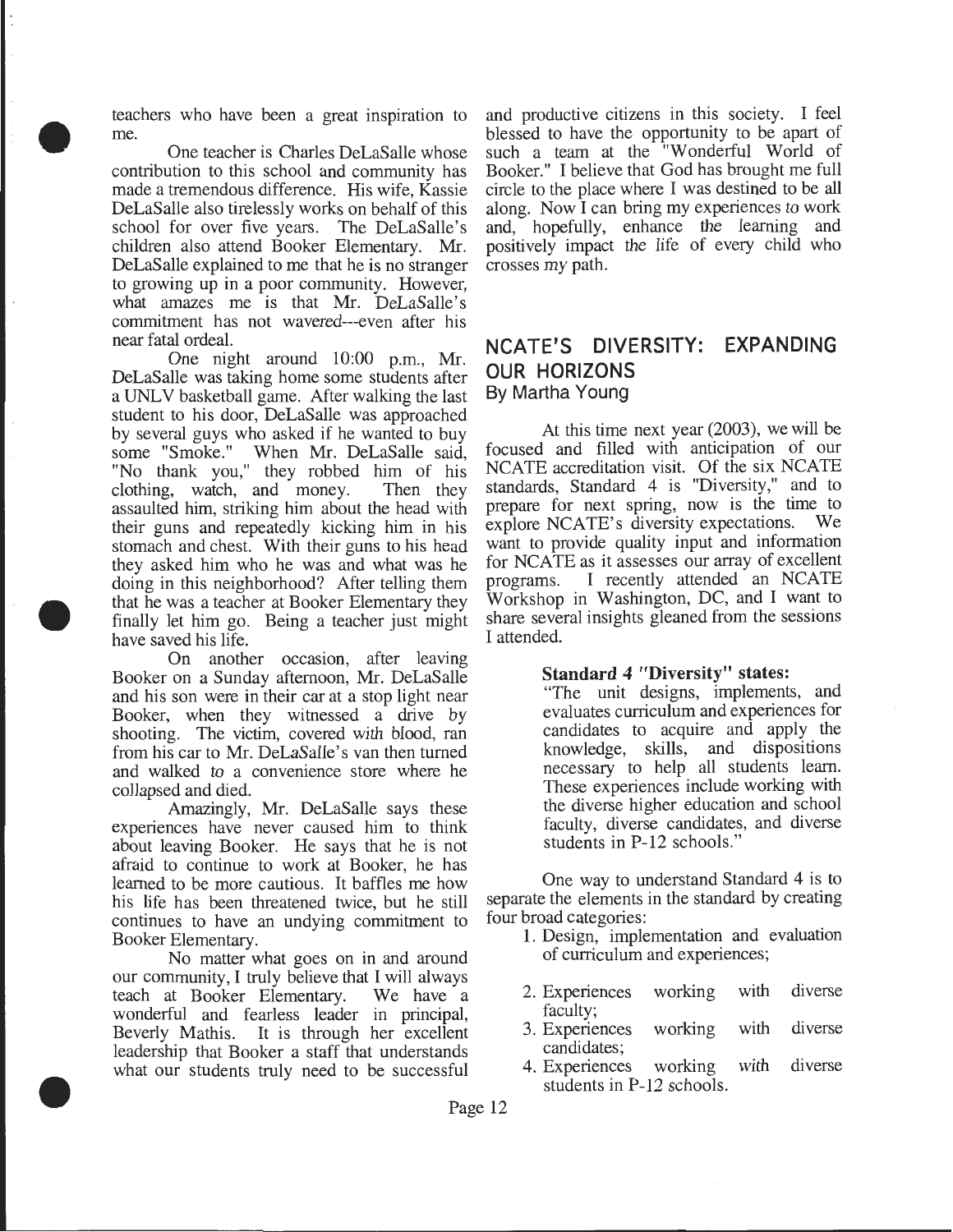The concepts underlying the Diversity Standard lead to an open interpretation of diversity, and I believe that a wealth of evidence reflects the COE's understanding and appreciation of diversity.

#### **Examples of Diversity Evidence**

•

•

•

NCATE expects us to demonstrate diversity in interactions with (a) the diverse higher education faculty; (b) our peers; and (c) diverse students in P-12 settings. We may include the diversity of the faculty from Arts and Sciences as well as diversity of the field supervisors and cooperating teachers. We have three college-level committees to promote diversity: (1) International Student Teaching Committee, (2) Cultural Diversity Committee, and (3) an ad hoc committee on Recruitment and Retention of Underrepresented Students. Last year, the UNLV Core Curriculum Committee changed the core to require that all students take at least three credits of multicultural education to "ensure that all students take a course or courses whose primary purpose is to examine the diversity and differences within and between ethnic and racial, sexual, religious, gender or disabilities cultures within the United States" (p. 52, UNLV Undergraduate Catalog Fall 2000-Spring 2002).

In terms of assessing cultural diversity, UNLV provides diversity data in compiling student and faculty reports. We may use those data and data from CCSD to support our report. One goal is making certain that we are providing a consistent, assessable curriculum and experiences that reflect design, implementation and evaluation of curriculum to acquire diversity. In examining syllabi across the COE, evidence reflects our individual interpretations of diversity. This examination leads to questions such as "What information and experiences are we providing to promote knowledge, abilities, and dispositions that reinforce diversity?" and "How do we assess diversity?"

#### **Assessing Diversity Competence**

At the NCATE Workshop, Jeanne Middleton-Hairston, Professor of Education at Millsaps College presented on the topic of "Assessing Diversity Competence ... A Model for Determining Candidate Proficiencies for Culturally Responsive Teaching." The

following is an overview of Dr. Hairston's

session.<br>Millsaps' Millsaps' preservice candidates are<br>like our UNLV students: (1) much like our UNLV students: **(1)**  predominantly white and female, (2) not sure why they should study about multicultural issues in education, and (3) they enter the program uncomfortable with discussions about race, class, gender, and exceptionalities. Millsaps' goal is to systematically generate, collect, document, use, present, and share data about their candidate's abilities. They also want to give direction and feedback to teacher candidates so they will understand how to assess their own performance so they may focus their energy on their ability to teach all children. In the Standards 4 work session, the focus was strong on "ALL" children.

To build a model of assessing diversity competence, a wide variety of materials are collected. Rubrics are used to identify diversity knowledge bases related to the design, implementation and evaluation of curriculum and experiences. Courses that focus on diversity are in foundations/intro to education, socio-cultural, language-communication interaction, principles of teaching, strategies for working with underrepresented students,<br>diagnosis, measurement and assessment, diagnosis, measurement experiential knowledge (field experiences) and special education.

Issues papers and presentation topics that promote diversity included:<br>1. exploring factors that foster

- **1.** exploring factors that foster and constrain readiness;
- 2. examining one's own multicultural experiences;
- 3. examining one's own stages of ethnicity;
- **4.** reflections of diversity in field experiences.

A key resource cited was Powell and Zehm, *Field Experiences: Strategies for Exploring Diversity in Schools* (1995).

#### **What This Means to Us**

UNLV's College of Education *is* focused on integrating diversity to help our teacher candidates become effective in diverse settings. An overview of the recently submitted program reviews reflects a consistent response<br>to meeting Standard 4--Diversity. In to meeting Standard 4--Diversity.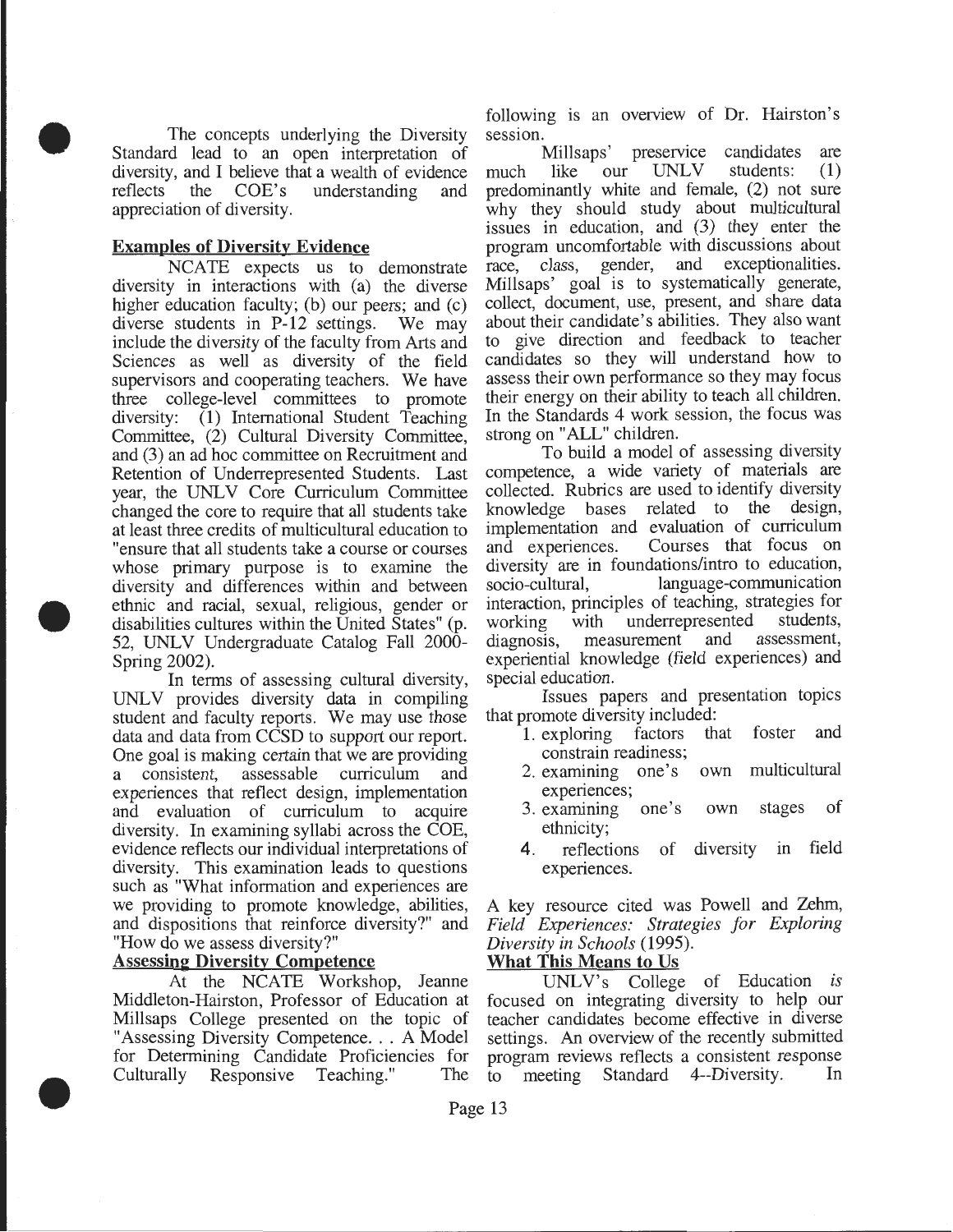• preparation for NCATE, you will have opportunities to reflect on your course goals, knowledge-based, assignments and performance assessments to further demonstrate UNLV's commitment to "design, implement, and evaluate curriculum and experiences for candidates to acquire and apply the knowledge, skills, and dispositions necessary to help all students learn. .. that include working with the diverse higher education and school faculty,

> diverse candidates, and diverse students in P-12 schools."

> Now is the time to begin collecting artifacts and evidence to support the COE's<br>integration of Standard 4. In the coming integration of Standard 4. months, you will be asked to share specific details of instruction and candidate performance and dispositions so that the ways in which you integrate diversity may be reflected in our documentation. Remember, the quality of our candidates is reflected in you, the quality faculty who guide our programs.

#### **LANGUAGE SHOCK AND SECOND LANGUAGE LEARNERS**  By Steve McCafferty

•

•

Speakers of a language rarely stop to think about how their native tongue sounds to them in terms of routine social exchanges, that is, we take it for granted that in English asking someone "how are you?" and having them reply "fine" is perfectly appropriate. However, a number of people who arrive in the U.S. with another first language-culture find this greeting to be rather bizarre. Indeed, Europeans typically recount that initially upon arrival they are pleased with the expression "how are you?" believing that it "means what it says," that people will genuinely respond with regard to "how they are." Of course, it does not take long before they realize that basically everyone responds as if they are "fine," that, in fact, no one expects a lengthy response to this query or an honest answer. I remember one second language student stating, "why do you ask?" puzzled by the seeming futility of the exchange.<br> **GROUP PROJECTS AS** 

has become a convention that essentially has no **PROFESSION** real meaning outside of the social function of **By Jean Henry** real meaning outside of the social function of

acknowledgement. The response of second language speakers, however, as suggested above, is at times one of feeling uncomfortable, that the language does not truly represent them; that they would not behave this way were they given a choice linguistically. This is the feeling of language shock. If this still seems somewhat difficult to grasp, I would like to use an example from my own second language history. A common form of greeting in the Northeast of Thailand translates as "Have you had a shower yet?" As an American, I can assure you that it took some time for me to get used to using this particular form of greeting! At first, I felt that I was insulting people, but the meaning behind this greeting is actually something like "Have you finished working?"

Adolescents, in particular, have a tendency to create their own language of solidarity, that is, a way of showing group membership that other members of the culture will not engage in. For example "Waz up?" has been a prevalent greeting for some time in the U.S. It is not too difficult to see why students from another language-culture background might not only be confused by the lack of semantic transparency of this expression, but also may not feel comfortable with this greeting as representative of themselves, either. Naturally this results in a sense of alienation from the peer group, the language, and the culture as a whole.

Exposure to literary works that entail relatively current dialogic interaction and at the appropriate age level can, if talked about in language arts classes, provide an opportunity for<br>usage clarification and contexts for usage clarification and understanding as well. In turn, this may help second learners to feel more at ease producing such forms, and as such, able to interact more comfortably with their native English speaking peers and others. The value of this opportunity

should not be underestimated as language shock is considered to be more difficult to overcome than culture shock.

# The point of course is that this greeting<br>come a convention that essentially has no<br>**PROFESSIONAL** PREPARATION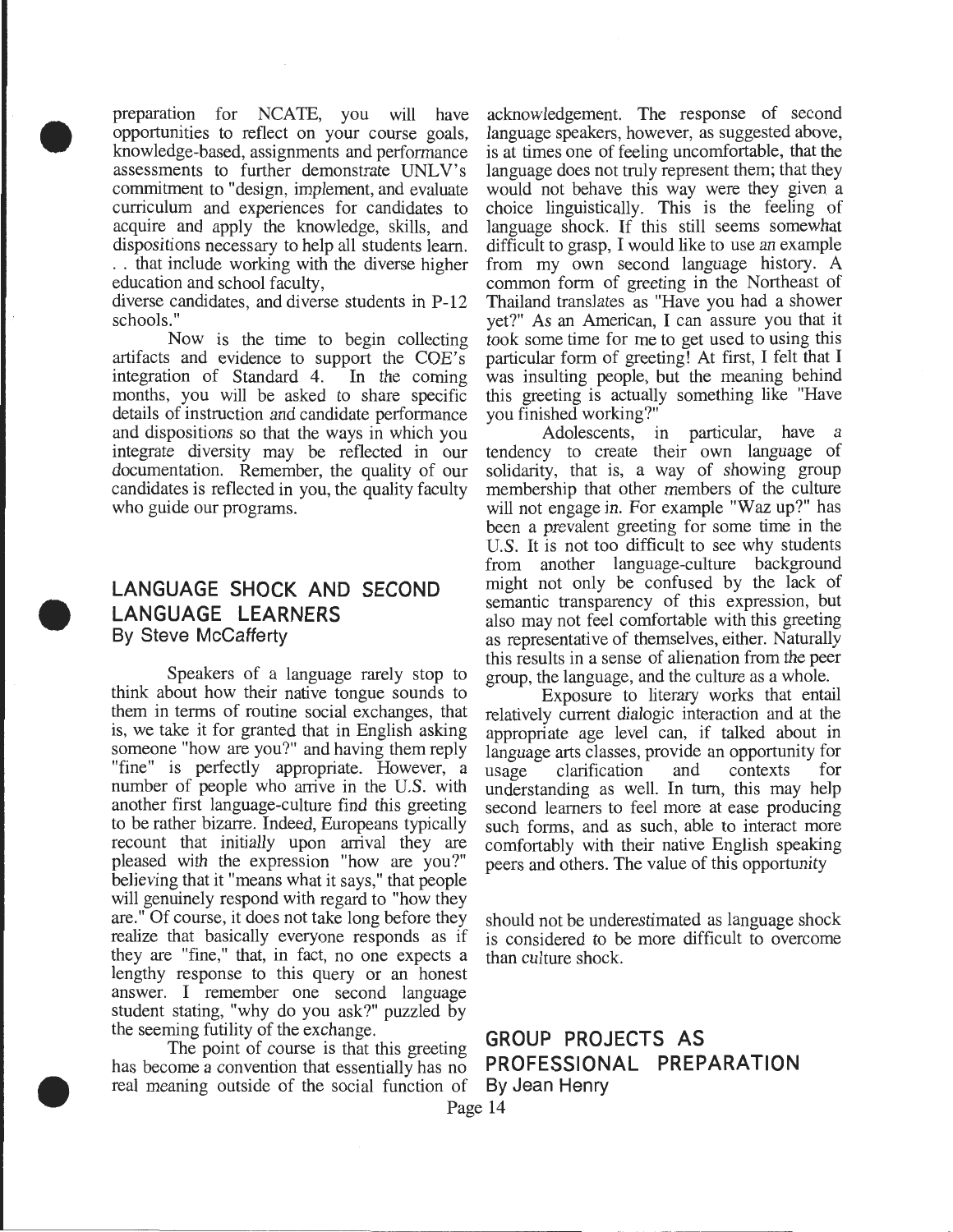Repeatedly, researchers are alerting us to the emerging dominance of the work team concept as the trend of the future in organizational management and operations. Reich (1987), stated "We need to honor our teams more, our aggressive leaders and maverick geniuses less" (p. 78). If we are to compete in today's world, we must begin to celebrate collective entrepreneurship, endeavors in which the whole of the effort is greater than the sum of individual contributions. Modem tasks often impose mental and physical demands that are too large for one individual to perform in isolation (Salas, Dickinson, Converse, & Tannenbaum, 1992; Strawhacker, 2001).

•

•

The benefit of an expanded pool of ideas and information available to the team is widely recognized and forms the basis for most of the support for interdisciplinary teams. Homogeneity is not a desirable characteristic of teams, and most agree that effective teams are comprised of members with a mix of traits and skills (Huebner & Gould, 1991). However, the very diversity that makes teams so valuable also makes them difficult to create and manage. The challenge is to foster a cooperative team environment without sacrificing the strengths of individual team members.

With the evidence in the literature to support the application of teams in the workplace, it is essential that students receive training in becoming an effective team member. Curricula should include instruction in the essential skills of team membership, as well as opportunities to perfect these skills through participation in group/team projects in the classroom. However, students often express distaste for group work.

Students cite a variety of reasons why they do not enjoy groups, including: diversity and interpersonal differences, discomfort with groups as a methodology, and past bad experiences (Henry, 1999). These factors might explain some of the negative attitudes that students carry from one group project experience to another and from classroom experiences into the workplace.

#### **Diversity**

•

While being the very foundation accounting for the advantages of groups,

diversity of members may lead to interpersonal conflict and difficulties in decision-making. One particularly diverse group in one of the author's classes acknowledged that such diversity had the potential to challenge a group. This group had six members: one from Vietnam, one from Mexico, one from Uganda, one of Hispanic heritage (and the only male in the class), one Caucasian female over the age of 40 years, and a Caucasian female of traditional college age. The following focus group exchange from this team illustrates some of the issues related to diversity (Henry, 1999):

> I don't think it was a problem in our situation, but it could have been. I could see where it could, because I've been in classes where some of the foreign students had not been in the country very long.

> I think in a group as diverse as ours ... like you said, you wouldn't have any problems, but sometimes people do; but, it could also be a very enriched product at the end with all these ideas. But then,<br>the people that have the most the people that have the most power, ... and I'm talking probably about the natives from the United States, sometimes they are not tolerant towards international students, also. They could be a little more, because all those people have so many good ideas.

> I think age plays in that, too, because they'll say, 'Oh, you've put all the older students together and they are going to outshine us.'

Researchers concur with the idea that diversity can be a challenge to a team (Gent, Parry, & Parry 1996; Lankard 1994).

#### **Methodology**

Some students also make it clear that group work is not their preferred method of learning. Often, the divergence from the lecture format generates anxiety in students about their ability or opportunity to be exposed to possible examination content, and thus to achieve a desired grade. The following student comments support this line of thought (Henry, 1999):

What happened here is we were responsible for all the lectures while we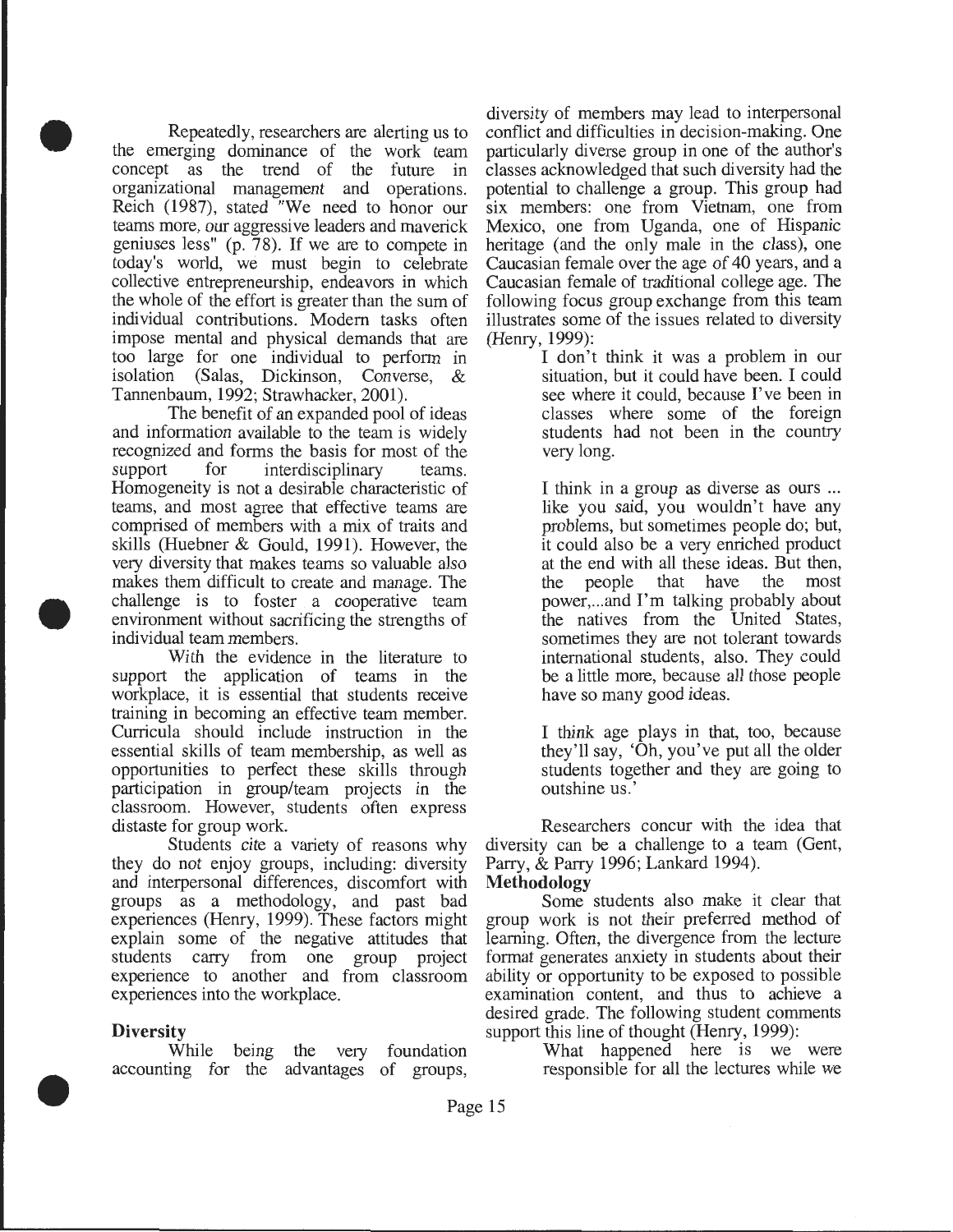were doing teamwork, so that was very frustrating for us. We knew we were going to be graded on the lecture while we were spending time on the teamwork, so it seemed like a waste of time, so it was a real big conflict.

Yeah, because we're going to get tested on ten chapters that we've had no lecture on, and that's very frustrating. The team project wasn't frustrating, I didn't think.

It was fun and easy, and I think we learned that part of it, but combining the two I think doesn't work. You either have to do one or the other, but not both of them.

Another student expressed a similar sentiment regarding the change from the lecture method to the team project: "So we were just starting off on a bad note....and me, I don't adjust well to change, anyway. I hate change."

Several researchers have compared student attitudes toward and satisfaction with various teaching methodologies and found similar preference for lecture and reluctance to accept other, less familiar methods. In a study of 95 undergraduate elementary education majors, Kromrey and Purdom (1995) found that  $39\%$  of the students preferred the lecture method as compared to cooperative learning (group project) or programmed instruction on the same task. Students expressed greater confidence in the lecture method and a feeling of security in having the professor readily available as an expert resource.

#### **Past Experience**

•

•

•

Research also indicates an association between past experience and attitude toward, or expectations about, similar situations (Lankard, 1994; Peterson, 1992). Personal experiences, among other factors, can lead to future incorrect assumptions about and miscommunications among team members, thus impacting group dynamics. Researchers applying attribution theory generally find students to have the lowest future expectations when negative experiences are attributed to external, uncontrollable factors. They also report that students in group tasks perceive outcomes as more external and in some cases less controllable than individual tasks.

The following student comments indicate that a negative attitude can negatively impact team environment (Henry, 1999). One student stated:

Every group I've ever been in, the people in the group have come in with a negative image of group work. So I think it's hard just to get motivated. It's easier just to sit around and say 'Oh, my god, I can't believe we have to do this.'

Another participant's comment reflected how a negative attitude could influence team outcomes:

> "...if you're ticked off at being in the group, then your work is going to reflect that, and it makes you more stressed because you know what kind of work is going to come back."

Though there appears to be a general<br>of dissatisfaction among students sense of dissatisfaction regarding participating in classroom group projects, the following comments indicate that some students recognize the importance of group activities for professional preparation (Henry, 1999):

> I think sometimes working in a team is good because when you get out into the work force [pause in speaking] you know. Where I work at, we have to work in a team, and it just prepares you for the real world, because you're not going to be out there by yourself. Learning to depend on somebody else is good, so I think that does help in that situation.

> I think they better learn how to work in teams before they get out into the workplace, because you have people there who aren't able to work in a group and will keep information to themselves, don't want anyone else to know what's going on, because it's this power thing. They don't know how to share the information, and that causes a lot of trouble. The fact is, you've got to work as a group, as a team.

#### **Theoretical Foundation**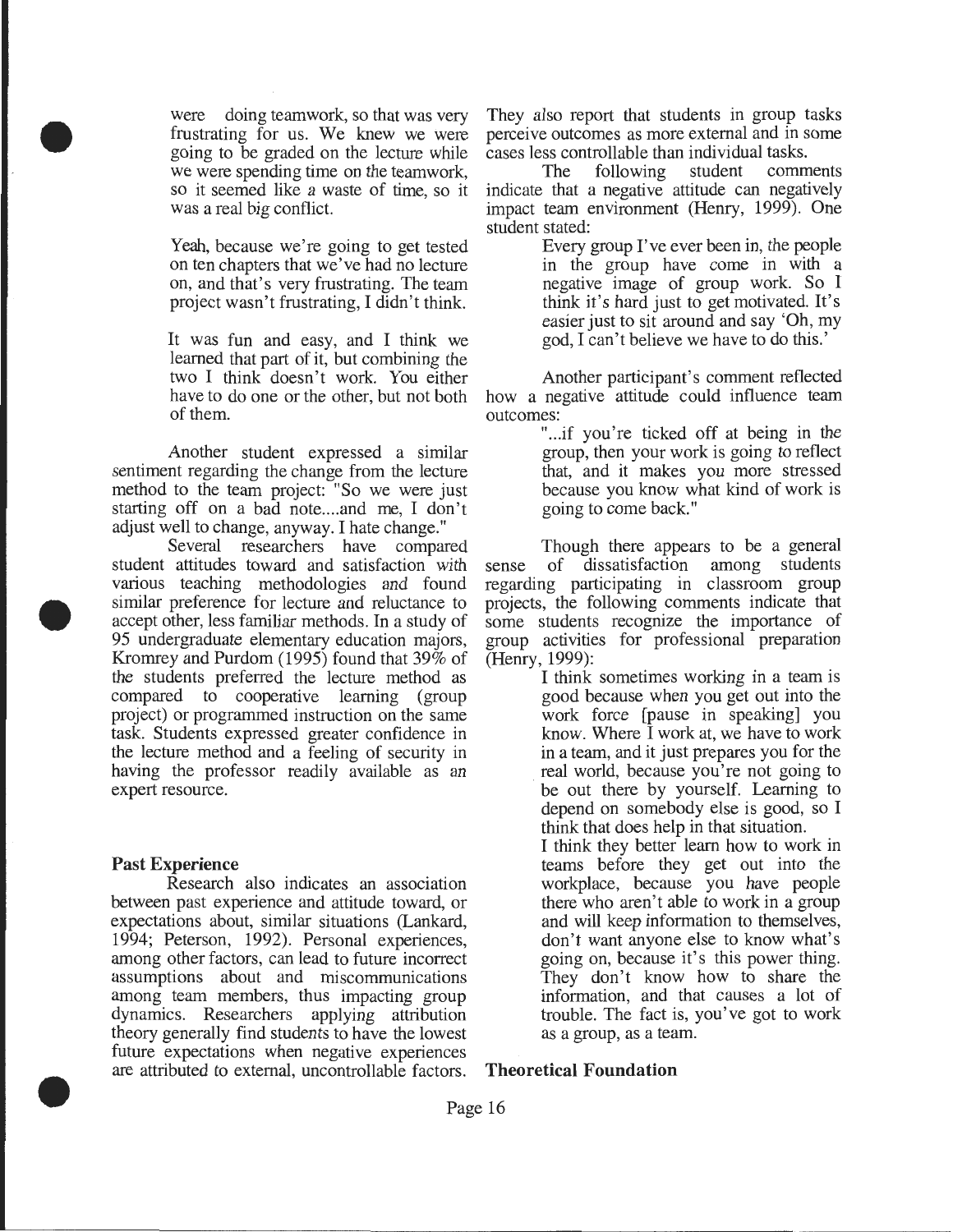Despite students' reluctance to fully embrace the use of group projects as a classroom methodology, it is essential that students practice effective team membership. In order to optimize professional preparation and ensure the transition of positive attitudes about team work from education to practice, students must be given opportunities to participate in well-designed, positive group activities that are grounded in theory.

•

•

•

Tuckman (1965) and Tuckman and Jensen (1977) offer an excellent framework for preparing students for positive group experiences. They have identified stages that groups go through in order to move from the initial point of formation to completing a task: Forming, Storming, Norming, and Performing.

They assert that a group must first establish a foundation of trust and group norms, or members might not perceive a safe environment in which to express personal beliefs. Their research clearly indicates that teams must have resolved at least some of the issues in the stages of forming, storming, and norming before they can accomplish effective team performance. Tuckman and Jensen acknowledge that most groups are continuously attending to the behaviors of these stages and moving back and forth between them because of changes in membership, lack of clarity in goals, and other common disruptions. This may emphasize the need to consciously guide students through the stages of group development as part of group project design. Without such groundwork, a work team cannot hope to successfully accomplish complex tasks. Students may also need to be educated in the skills needed to successfully maintain team unity and performance while continuously addressing and re-addressing the foundations of group development.

If students are not trained in the classroom for a positive team experience, the probability increases that a negative attitude will be carried into the next classroom team experience or into the workplace. By purposefully providing students with the tools to be an effective team member, teachers increase the chance that the team experience will be a productive and positive one in their classroom and in future professional involvement. Group development stage models tap into a sequential,

thematic, and developmental process. This process is a natural one, and allows for improved curriculum design when consciously applied to the design of group projects for the classroom.

#### **References**

- Gent, L., Parry, A. E., & Parry, M. E. (1996). What makes cross-functional teams work? Strategies for *Healthcare Excellence,* 9(1), 8-10.
- Henry, L.J. (1999) The effect of group process training on group effectiveness. *International Electronic Journal of Health Education,* 2(4), 183-347.
- Huebner, E.S., & Gould, K. (1991). Multidisciplinary teams revisited: Current perceptions of school psychologists regarding team functioning. *School Psychology Review, 20,* 428-434.
- Kromrey, J.D., & Purdom, D. M. (1995). A comparison of lecture, cooperative learning and programmed instruction at the college level. *Studies in Higher Education,* 20~ 341-349.
- Lankard, B. A. (1994). *Cultural diversity and teamwork.* Columbus, OH: ERIC Clearinghouse on Adult, Career, and Vocational Education. (ERIC Document Reproduction Service No. 377 311). Peterson, S. E., (1992). College students' attributions for performance on cooperative tasks. *Contemporary Educational Psychology, 17,* 114-124.
- Reich, R. B. (1987). Entrepreneurship<br>reconsidered: The team The team as hero. *Harvard*

*Business Review,65(3),* 77-83.

- Salas, E., Dickinson, T. L., Converse, S. A., & Tannenbaum, S. I. (1992). Toward an understanding of team performance and training. In R. W. Swezey & E. Salas, (Eds.), *Teams: Their training and performance.* Norwood, NJ: Ablex Publishing Corporation.
- Strawhacker, M.T. (2001). Multidisciplinary teaming to promote effective management of type 1 diabetes for adolescents. *Journal of School Health, 71(6),* 213-216 .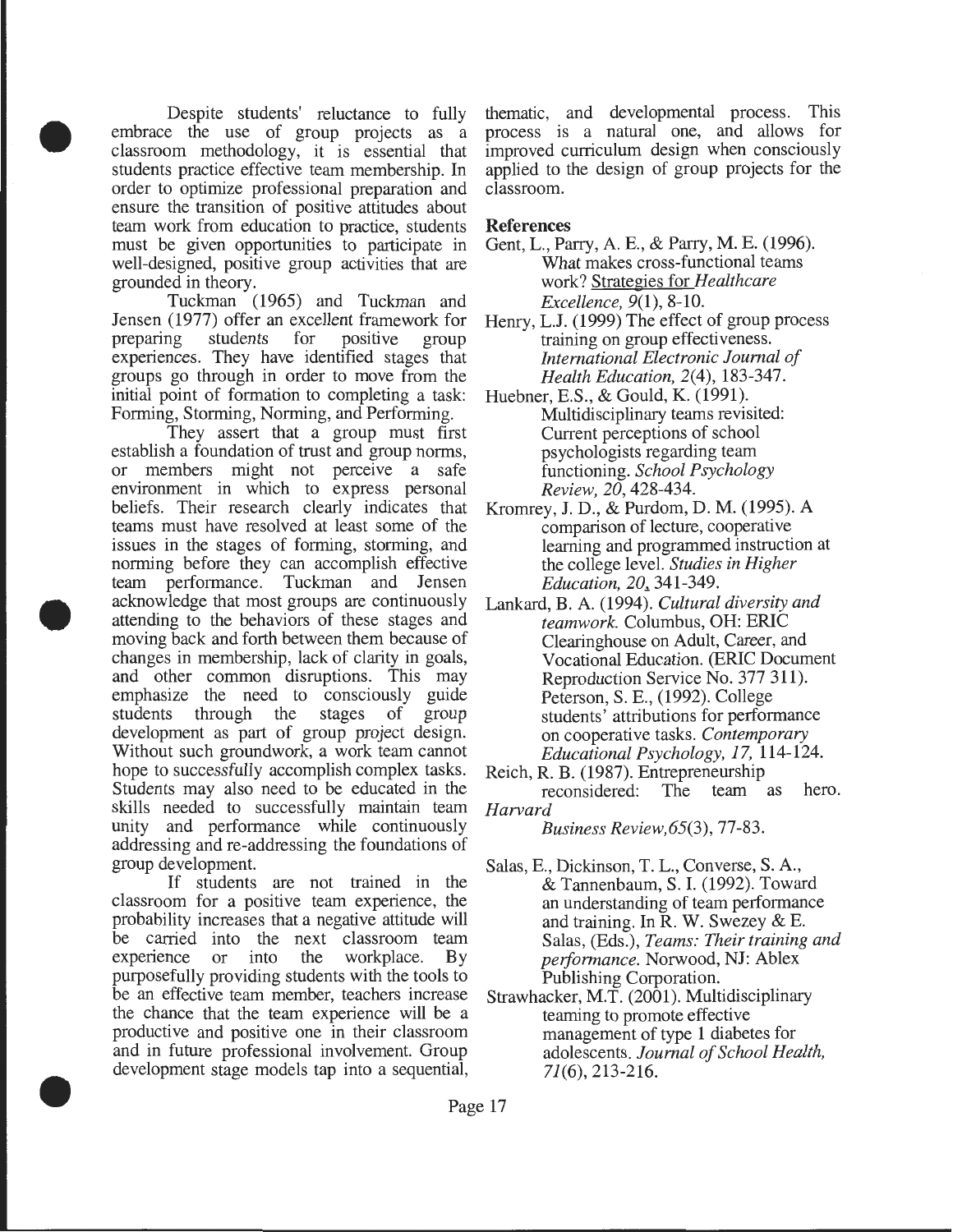Tuckman, B. W. (1965). Developmental sequence in small groups. *Psychological Bulletin, 63,* 384-399.

Tuckman, B. W., & Jensen, M. A. (1977). Stages of small group development revisited. *Group* & *Organization Studies,* 2(4), 419-427.

•

•

•

### **CONNECTING READERS WITH BOOKS: STRUGGLING TO GAIN SENSE OF OTHER CULTURES By Cyndi Giorgis**

Following the tragic events of September 11, I found myself, like many other Americans, struggling to understand how something so horrific could occur. As days passed, it became apparent that the individuals who were responsible were not representative of an entire culture and blame could not be placed on the entire population of Afghanistan. But what did I know about Afghanistan? In order to discover more, I went in search of children's books that would assist me as well as the preservice and inservice teachers in my classes.

It would be great if I could list a number of quality books about the Afghani people and culture. Unfortunately, I discovered that there are very few books written about Afghanistan and even fewer that are worth sharing. Even since September 11, there has not been any rush to publish children's books about Afghanistan<br>even though there appears to be an even though there appears to be an overabundance of books in this area for adults. A priority like that for children and young adults is usually reserved for books about the winning quarterback of the Super Bowl or the most recent teen sensation. Issues of culture and understanding do not appear to have the same priority.

One recent book published over a year ago focuses on the Taliban and the oppressive rule of Afghanistan. When eleven-year-old Parvana's father is arrested by the Taliban simply because he is a scholar, her family is left without anyone to earn money or shop for food. Since females are forbidden to work, attend school, or go out in public without an escort, Parvana must dress as a boy and become *The* 

*Breadwinner* (Groundwood, 2000) in Deborah Ellis's contemporary novel set in Kabul, the capital of Afghanistan. While Parvana's capital of Afghanistan. disguise is risky, it affords her a measure of freedom and allows her to do whatever is necessary to keep her family alive, including reading letters for illiterates and digging up and selling the bones of her ancestors. A strong heroine and the book's topical issues are enhanced by a map, glossary, and an author's note providing background and context for<br>readers unfamiliar with contemporary readers unfamiliar with contemporary Afghanistan. Ellis based *The Breadwinner* on the true stories of women in Afghan refugee camps. Some criticism of the book relates to the lack of focus on the religious facets of Afghan life and that the Taliban views itself as a religious group. However, the powerful portrait of life in contemporary Afghanistan shows that powerful heroines can survive in even the most oppressive situations. Ellis intends to donate a portion of the proceeds from the book to Women for Women in Afghanistan.

In addition to sharing *The Breadwinner*  with middle readers and teacher education students, books on related topics could also be shared. One web site, shared. ht tp://www.c yn thi al eit ich.c om/he aling us. html contains a number of books about war, death and grieving, patriotism, and even firefighters. There are also several links for web sites that provide information about Afghanistan such "Afghanistan for Kids" that has been generated by young adult literature specialists at Arizona State University. Another approach to gaining understanding is to share books about tolerance-a topic that is always relevant in current society.

Through literature, we can locate information about people and cultures, discover that we often more alike than different, and generate empathy for those who are not as fortunate enjoy the many freedoms that we possess in this country. Books for a younger audience also enable a difficult topic to be explored at a level that children can understand and in manner that is more comforting than the evening news.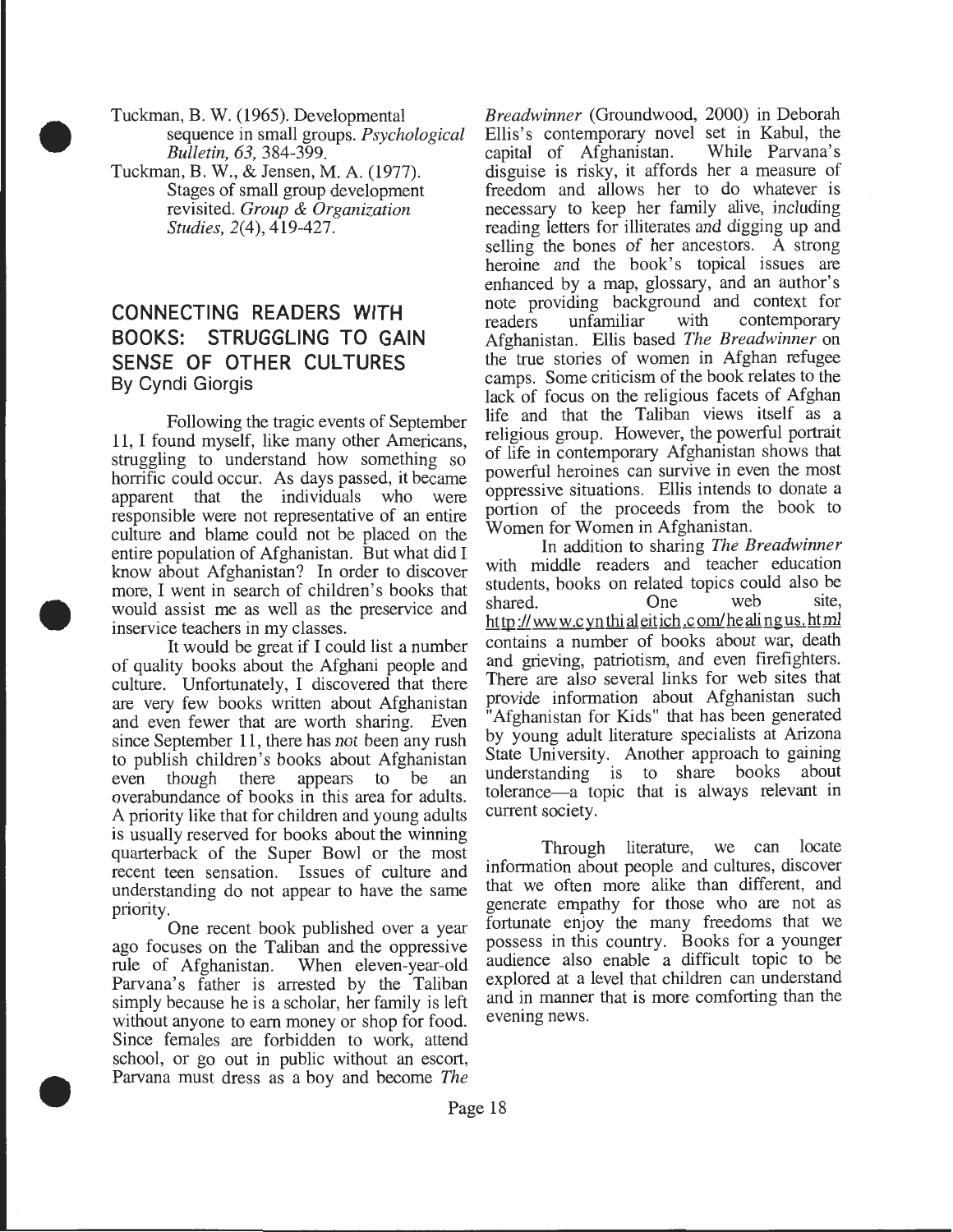# **SUGGESTED MULTICULTURAL INFUSION ACTIVITIES**

•

•

•

by Nancy **P.** Gallavan and Porter Lee Troutman, Jr.

Most teacher education programs across the United States offer and/or require courses in multicultural education for both preservice and practicing teachers. Teacher education units are guided by the standards and principles set by NCATE, INTASC, and NBPTS, all of which strongly endorse the tenets of multicultural education. Likewise, most state departments of education and school districts have crafted policies, designed programs, and identified personnel to ensure equity visible throughout the curriculum, instruction, resources, etc., which inform and support preK-12 classrooms. Statements of commitment have been developed by numerous agencies to help educators successfully understand and teach their communities of diverse learners.

However, research findings reveal that teachers are not practicing effective multicultural education for a variety of specific reasons  $(Gallavan, 1998).$  Ultimately, effective multicultural education tends to rely primarily upon the individual classroom teacher's perception, understanding, and manifestation of multicultural education. The individual classroom teacher solely decides what classroom teacher solely decides what multicultural education should be, include, and provide for both the teacher and their young learners

Gallavan's recent research (2002) examines teachers' descriptions of effective multicultural education specifically investigating what today's teachers want for themselves as professional educators and for their young learners. The teachers' responses were synthesized into five major categories of findings that impact teacher education as well as preK -12 teachers, administrators, and staff developers.

The teachers in this study reported that they want multicultural education to:

(1) Offer Natural and Authentic Learning **Experiences** 

Multicultural education should:

• happen both purposefully and spontaneously, guiding and enriching the normal curriculum and instruction clearly and frequently with humanistic

knowledge, skills, and dispositions conveying essential qualities about life

- and living;<br>• engage both teachers and learners in understanding today's world (locally to globally) incorporating the learners' and their families' cultural charactenstics as a regular and customary pedagogical practice through active and honest involvement rather than organizing a unique, one-time-only celebration or
- passive presentation; and<br>• incorporate genuine interest, understanding, and acceptance of people, places, and events evident in both formal and informal interactions among the teachers and learners (families and communities) during and outside of class.

(2) Balance Integration and Emphasis of Content and Concepts

Multicultural education should:

- include appropriate and logical multicultural education outcomes with currently adopted state, district, and school academic standards and
- expectations;<br>• value the diversity of humanity by demonstrating concepts and practices in all books, materials, resources, displays, technology, teaching strategies, learning opportunities, etc., in ways that are clearly discernible, identifiable, and equitable without prejudice or tokemsm; and
- inform and support holistic teaching and learning that empowers both teachers and young learners scholastically and socially fulfilling their goals to improve academic achievement while developing

life-long learners.<br>
(3) \_ Create Caring Communities and Solid Citizens

Multicultural education should:

- create caring communities and solid citizens by introducing and using the concepts and practices of multicultural education with their young learners to collaboratively establish and maintain classroom expectations and cooperative
- etiquette;<br>• guide the development and application of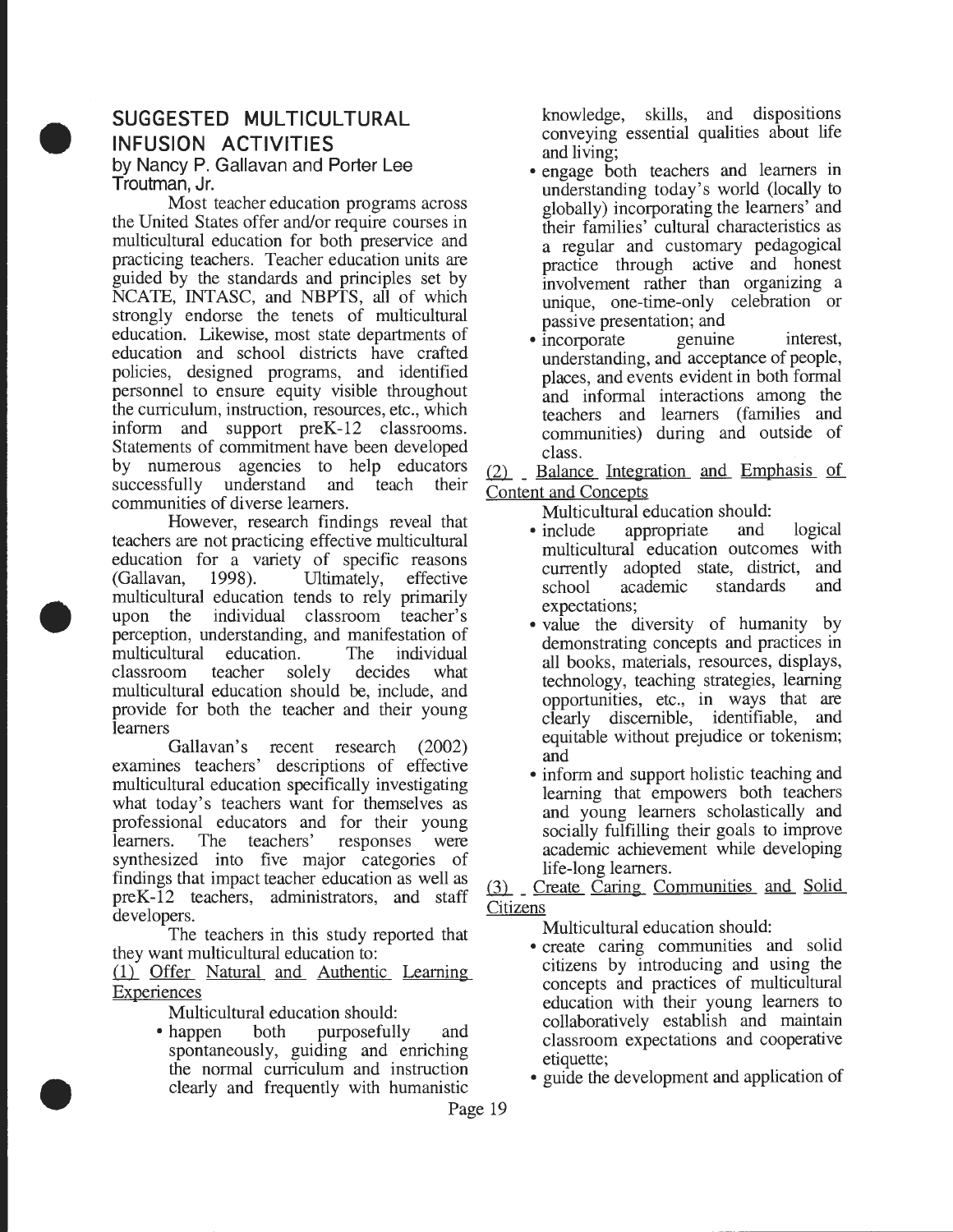democratic practices that promote fair and just classroom management clearly<br>evident in classroom governance in classroom governance (meetings, decision-making, etc.) and operations (rewards, discipline, etc.); and • connect their classrooms with their neighborhoods and cities through a

variety of long-term and relevant social action and service-learning endeavors<br>with young learners leading and young learners leading and conducting student-centered projects, not<br>with educators and/or parents educators and/or parents orchestrating disconnected, peripheral events.

#### (4) Support Effective Pedagogy

•

•

•

Multicultural education should:

- support effective pedagogy by enriching their authority and responsibility in planning their curricula, facilitating their instruction, and assessing student progress advancing their young learners' scholarship and stewardship;
- establish a focus for teaching and learning that promotes student -centered approaches employing constructivist and cooperative learning strategies applicable to critical decision-making and authentic problem-solving processes; and
- model strategies germane to examining information based on culturally accurate knowledge for investigating multiple perspectives and ways of knowing while encouraging higher order thinking skills and construction of new knowledge rather than having "the one right answer."

(5) Promote Growth, Development. and Change in both Educators and their Learners

Multicultural education should:

- promote growth, development, and change in both educators and their young learners by providing teachers with meaningful and pragmatic professional development opportunities exploring multicultural education theories and practices applicable to today's curriculum, instruction, and
- communities of learners;<br>• model and reinfo and reinforce personal conscientiousness expressed as socially just language and actions evident in all

interactions among students, families, and educators both in and out of classrooms; and

• organize and promote educational reform influencing educators' knowledge and attitudes, school wide programs, and classroom practices through professional study groups and institution leadership.<br>Teacher educators

educators along with educational administrators and staff developers can incorporate these pragmatic suggestions into their work to better prepare new teachers and to support our practicing educators--the teachers we want in schools with our young learners, the citizens of tomorrow.

#### References

- Gallavan, N. P. (in progress). *Multicultural education: What today' s teachers want.*
- Gallavan, N. P. (1998). "Why aren't teachers using effective multicultural education practices? "Five major insights from experienced teachers. *Equity and Excellence in Education, 31(2),* 20-27.

# **UNIVERSAL DESIGN FOR LEARNING**

#### By Randy Boone & Kyle Higgins

The term *universal design* was coined in the 1970s by Ron Mace at the Center for Accessible Housing School of Design at North Carolina State University. The philosophy behind the term in the field of architecture was that design considered good for a person with a disability was just as good for a person without a disability (Lozada, 1996). Architects found that considering the widest spectrum of users, including those with disabilities, when designing a building or a home resulted in buildings that were accessible to more of the population at large. The accommodations built into a design from the beginning were more subtle and integrated into the design, less expensive, and used by the general population. For example, it is easier and less expensive to design and build a building with a ramp or an electric door opener than it is to add them later. And, the reality is, everyone uses the ramp and electric door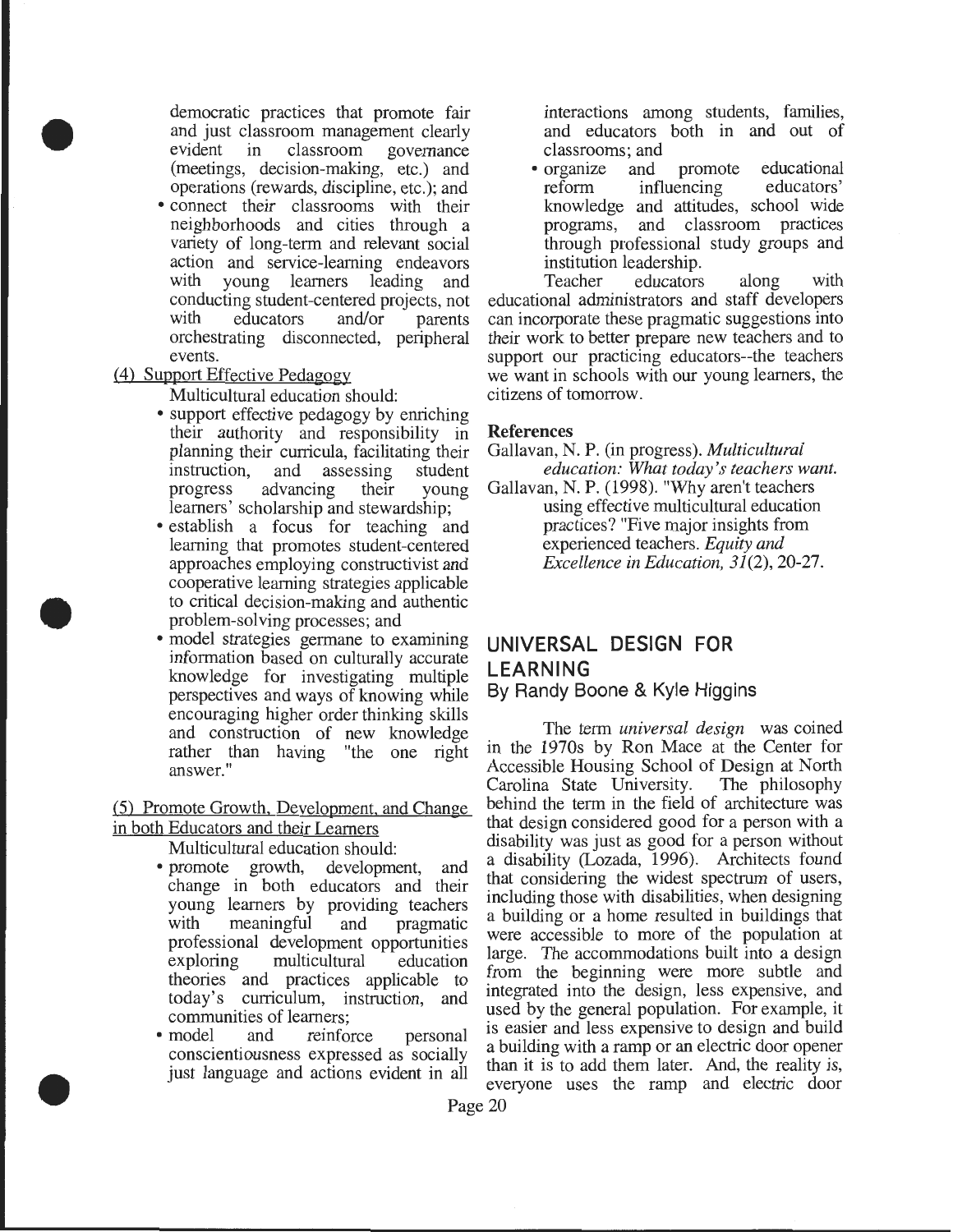opener---not just those with disabilities. Some universal design components in homes today are a five-foot turning radius in room (to accommodate wheelchairs), wider doorways and halls, doors with handle latches instead of knobs, adjustable shelves, and wider bathtubs.

•

•

•

In the 1990s educators in the field of special education began to discuss the barriers created by instruction and materials used in general education classrooms. Often the instruction or instructional materials functioned like stairs to many learners in that they created barriers. Under IDEA 1997 all students, regardless of their abilities, must be provided the opportunity to become involved with and progress in the general education curriculum. This means that every student must have access to what is taught in the general education environment and this access is defined as more than providing a student with a textbook or a desk in a room. It means that teachers must ensure that the student is actively engaged in learning material that is cognitively challenging-- -regardless of their developmental level.

For many learners, not just those with disabilities, the material and instruction used on a daily basis do not provide access to learning, but rather often present insurmountable barriers. For example, a student who is gifted with a reading learning disability may be capable of understanding the concepts presented in her physics book, but cannot decode the text well enough to gain access to the concepts---or a student with a visual disability cannot read a text

that is in the standard size text that is in his textbook.

Recently the fields of special education and general education have begun to consider the concept of universal design for learning in the creation of instructional strategies and materials. These universally designed strategies and materials consider the needs of ALL learners (e.g., those with learning disabilities, ELL learners, typical learners) at the front end, rather than as an add on at the back end. These instructional alternatives are integral components in the instructional process and exist at varying levels in the materials or instruction. This means that teachers build in options to their instruction for those students who need them, yet also make sure that these options do not get

in the way of the students who do not need them. For example, in the early 1990s, the Center for Applied Special Technology (CAST) developed digital books that contained built-in options that could be turned on and off (e.g., text-to-speech, scanning of controls for use with a single switch, and speak-aloud controls). The goal was to create a digital text containing options that increased access to learning for students with learning, physical, or sensory disabilities, but did not get in the way of learners who did not want or need them. However, it became apparent that the digital books with the options offered useful features for all learners. Rose (2000) reports that teachers in the research classrooms indicated that students with disabilities using the digital options were surrounded by students without disabilities who wanted to learn to access the options.

Mere physical access is not universal design for learning---physical access is only one part of the picture--many students with disabilities have physical access to the general education classroom. Mere physical access does not always equate with learning. It is HOW we design and create instruction that provides students with disabilities or ELL students access to learning. Correct implementation of universal design for learning requires careful attention to the goals of the learning experience so that a balance of challenge and support is provided to the learner to maximize a learning opportunity. The major principles of universal design for learning identified by the Center for Applied Special Technology (CAST) are:

1. The curriculum provides **multiple means of representation.** Subject matter can be presented in alternate modes for students who lean best from visual or auditory information or for those who need differing levels of complexity.

2. The curriculum provides **multiple means of expression** to allow students to respond with their preferred means of control. This accommodates the differing cognitive strategies and motor-system controls of students.

3. The curriculum provides **multiple means of engagement.** Students' interests in learning are matched with the mode of presentation and their preferred means of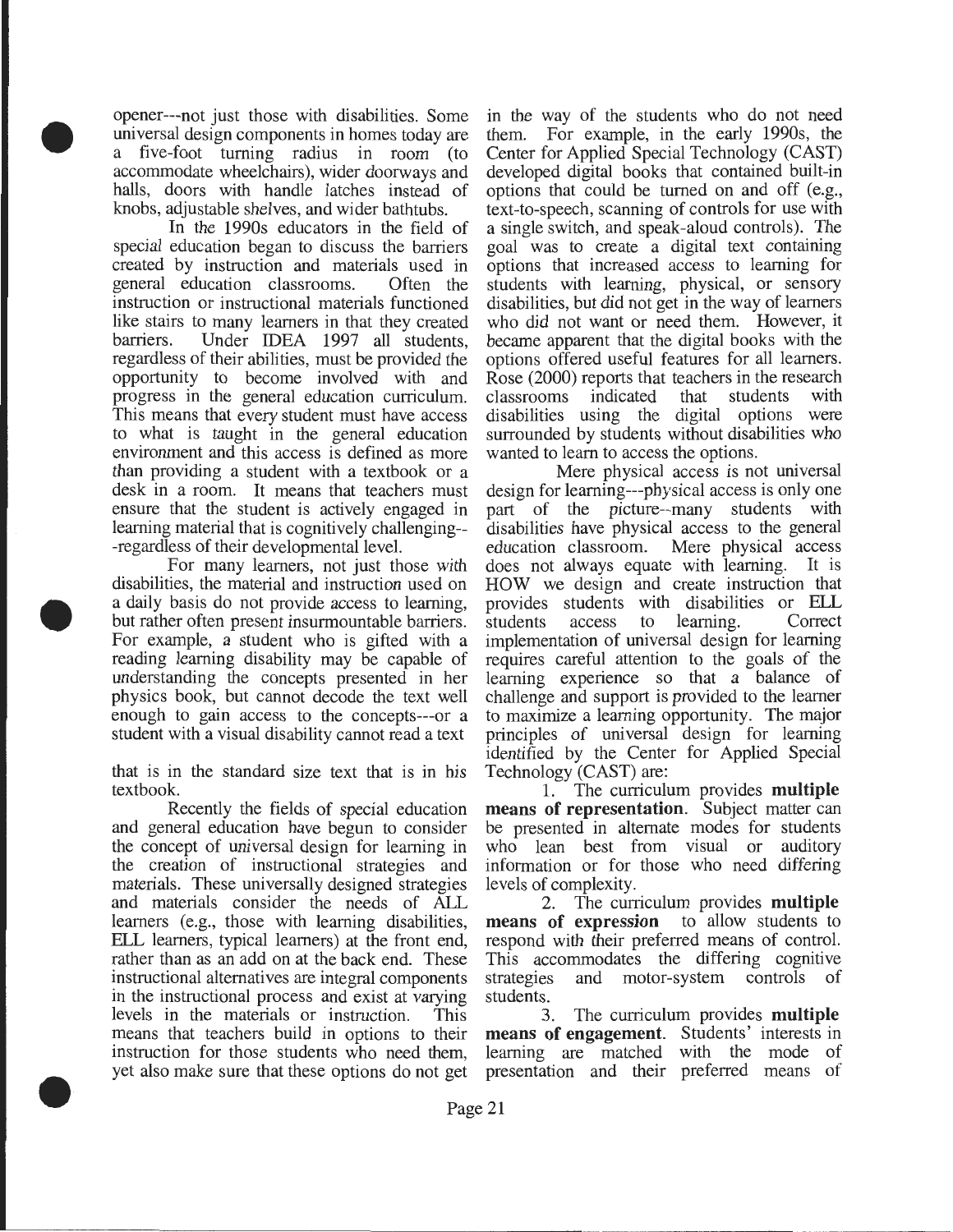expression. Students are more motivated when they are engaged with what they are learning.

•

•

The access to learning provided by universal design for learning does not mean that students are accommodated by lowering the standards or 'dumbing down' the material. It means that learning access is provided to meet the student's needs. The curriculum should include

alternatives that make the learning accessible and applicable to students with different backgrounds, learning styles, abilities, disabilities, or languages. Universal design for learning emphasizes that instruction should be flexible and make use of customizable content, assignments, and activities.

Orkwis (1999) discusses a software program for beginning readers that has different settings for presenting learning material (multiple representations); contains highlighted text; is controlled by vocal command, single switch controls, or alternative keyboards (multiple expressions); presents learning material in a variety of languages; allows the text to be enlarged; and requests different learning input from different students (multiple engagements). These options are often critical for students with disabilities, but they also offer new learning opportunities for students with a range of learning needs, interests, and abilities.

The concept of creating an inclusive learning environment for *all* students involves making sure that *all* students have access to the learning that occurs in a particular environment. It is important as more and more students are included in general education educators understand that mere physical access does not equate to access to learning. Universal design for learning is one method by which educators can ensure that *all* students who reside within their care do have access to learning.

For further information concerning Universal Design for Learning:

http://jset.unlv.edu http://www .cast.org http://trace.wisc.edu http://www .rit.edu/-easi http://ericec.org/osep/udesign.htm

References

•

- Lozada, M. (1996). Easy living: Universal design housing. *Vocational Education Journal, 71* (2), 18-21.
- Orkwis, R. (1999). Curriculum access and universal design for learning. *ERIC /OSEP Special Report.* Reston, VA: Eric Clearinghouse on Disabilities and Gifted Education.
- Rose, D. (2000). Associate Editor's Column: Universal design for learning. *Journal of Special Education Technology, 15* (1).

#### **SUPPORTING SAME-SEX PARENTING AND ADOPTION**  BY Nancy M. Sileo

Discussions relative to families---using the terms "family values" or the "disintegration of the family"---often refer explicitly and nearly exclusively to the heterosexual family. Family is defined by heterosexual marriage, reproduction, and parenting. Based on this very general definition we might assume that lesbian, gay, bisexual, and transgendered (LGBT) persons do not have families. This assumption, of course is incorrect. LGBT persons come from families, usually heterosexual families. LGBT persons form their own families which may include partners, and/or children. LGBT persons often reproduce and parent, having natural, adoptive, and foster children.

LGBT parents differ along many dimensions, including how they become parents. When there are children from a previous heterosexual relationship, the LGBT parent may or may not have custody of the child(ren). Because of heterosexist attitudes on the part of courts and social service agencies, a disproportionately high number of LGBT parents have been refused or have lost custody of their children because of their sexual orientation.

The American Academy of Pediatrics (AAP) recently offered a strongly worded policy statement supporting the rights of LGBT parents. The new policy statement '"Coparent of Second-Parent Adoption by Same-Sex Parents' supports legal and legislative efforts